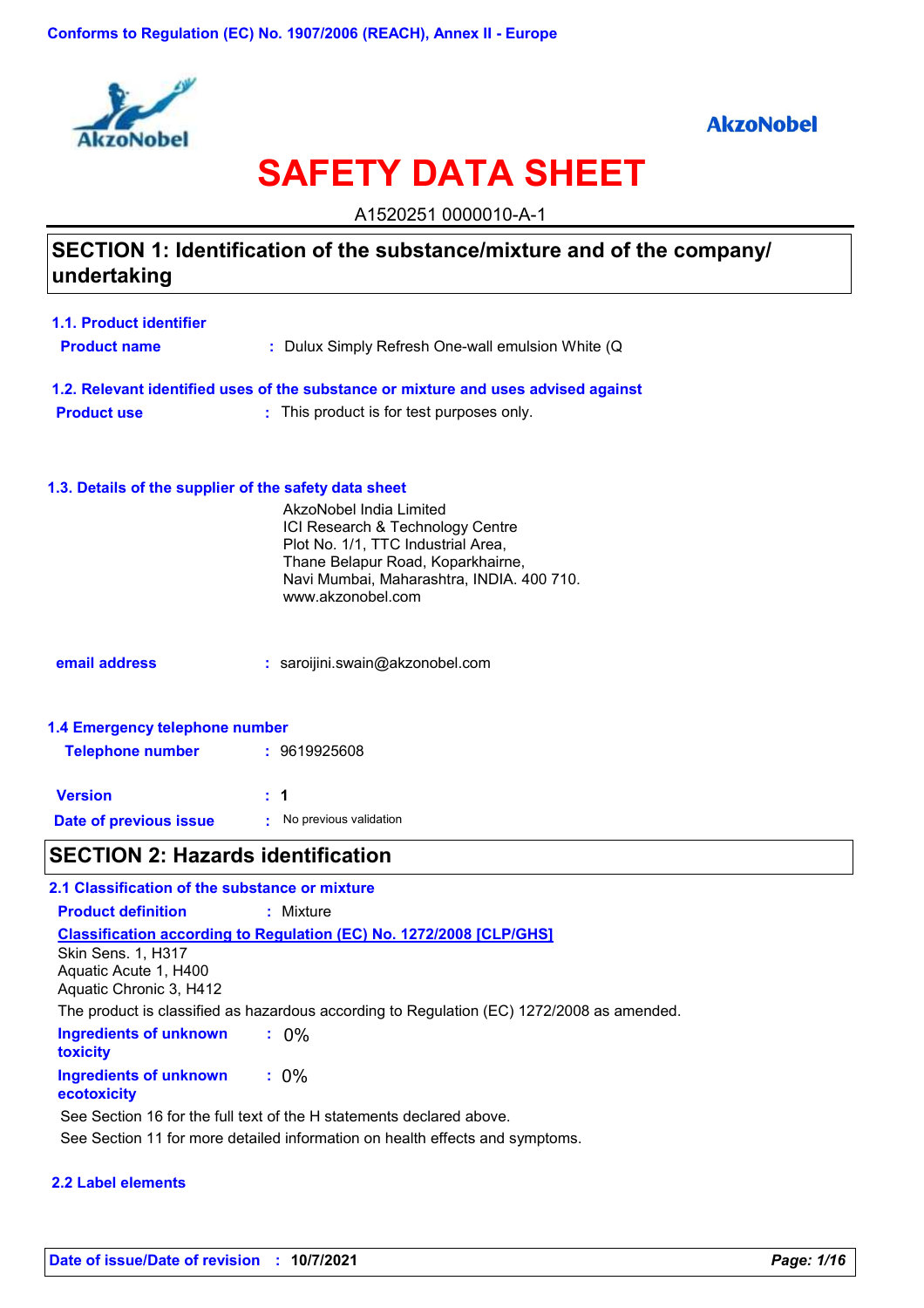# **SECTION 2: Hazards identification**

| <b>Hazard pictograms</b>                                                                                                                                        |                                                                                                                                                                                                                                                   |
|-----------------------------------------------------------------------------------------------------------------------------------------------------------------|---------------------------------------------------------------------------------------------------------------------------------------------------------------------------------------------------------------------------------------------------|
| <b>Signal word</b>                                                                                                                                              | : Warning                                                                                                                                                                                                                                         |
| <b>Hazard statements</b>                                                                                                                                        | : H317 - May cause an allergic skin reaction.<br>H410 - Very toxic to aquatic life with long lasting effects.                                                                                                                                     |
| <b>Precautionary statements</b>                                                                                                                                 |                                                                                                                                                                                                                                                   |
| <b>General</b>                                                                                                                                                  | : P102 - Keep out of reach of children.<br>P101 - If medical advice is needed, have product container or label at hand.                                                                                                                           |
| <b>Prevention</b>                                                                                                                                               | : P280 - Wear protective gloves.<br>P273 - Avoid release to the environment.<br>P261 - Avoid breathing vapour.                                                                                                                                    |
| <b>Response</b>                                                                                                                                                 | : P391 - Collect spillage.<br>P362 + P364 - Take off contaminated clothing and wash it before reuse.<br>P302 + P352 - IF ON SKIN: Wash with plenty of water.<br>P333 + P313 - If skin irritation or rash occurs: Get medical advice or attention. |
| <b>Storage</b>                                                                                                                                                  | : Not applicable.                                                                                                                                                                                                                                 |
| <b>Disposal</b>                                                                                                                                                 | : P501 - Dispose of contents and container in accordance with all local, regional,<br>national or international regulations.                                                                                                                      |
| <b>Hazardous ingredients</b>                                                                                                                                    | : methylisothiazolinone<br>1,2-benzisothiazol-3(2H)-one<br>$C(M)$ IT/MIT $(3:1)$                                                                                                                                                                  |
|                                                                                                                                                                 | Warning! Hazardous respirable droplets may be formed when sprayed. Do not<br>breathe spray or mist.                                                                                                                                               |
| <b>Annex XVII - Restrictions</b><br>on the manufacture,<br>placing on the market and<br>use of certain dangerous<br>substances, mixtures and<br><b>articles</b> | : Not applicable.                                                                                                                                                                                                                                 |
| <b>Special packaging requirements</b>                                                                                                                           |                                                                                                                                                                                                                                                   |
| <b>Containers to be fitted</b><br>with child-resistant<br><b>fastenings</b>                                                                                     | : Not applicable.                                                                                                                                                                                                                                 |
| <b>Tactile warning of danger</b>                                                                                                                                | : Not applicable.                                                                                                                                                                                                                                 |
| <b>2.3 Other hazards</b>                                                                                                                                        |                                                                                                                                                                                                                                                   |
| <b>Product meets the criteria</b><br>for PBT or vPvB according<br>to Regulation (EC) No.<br>1907/2006, Annex XIII                                               | : This mixture does not contain any substances that are assessed to be a PBT or a<br>vPvB.                                                                                                                                                        |
| Other hazards which do<br>not result in classification                                                                                                          | : None known.                                                                                                                                                                                                                                     |

# **SECTION 3: Composition/information on ingredients**

| <b>Product/ingredient name</b> | <b>Identifiers</b>               | %      | <b>Regulation (EC) No.</b><br>1272/2008 [CLP]                                                                                            | <b>Type</b> |
|--------------------------------|----------------------------------|--------|------------------------------------------------------------------------------------------------------------------------------------------|-------------|
| pyrithione zinc                | EC: 236-671-3<br>CAS: 13463-41-7 | < 0.25 | Acute Tox. 3, H301<br>Acute Tox. 2, H330<br>Eye Dam. 1, H318<br>Repr. 1B, H360<br>STOT RE 1, H372<br>Aquatic Acute 1, H400<br>$(M=1000)$ | [1]         |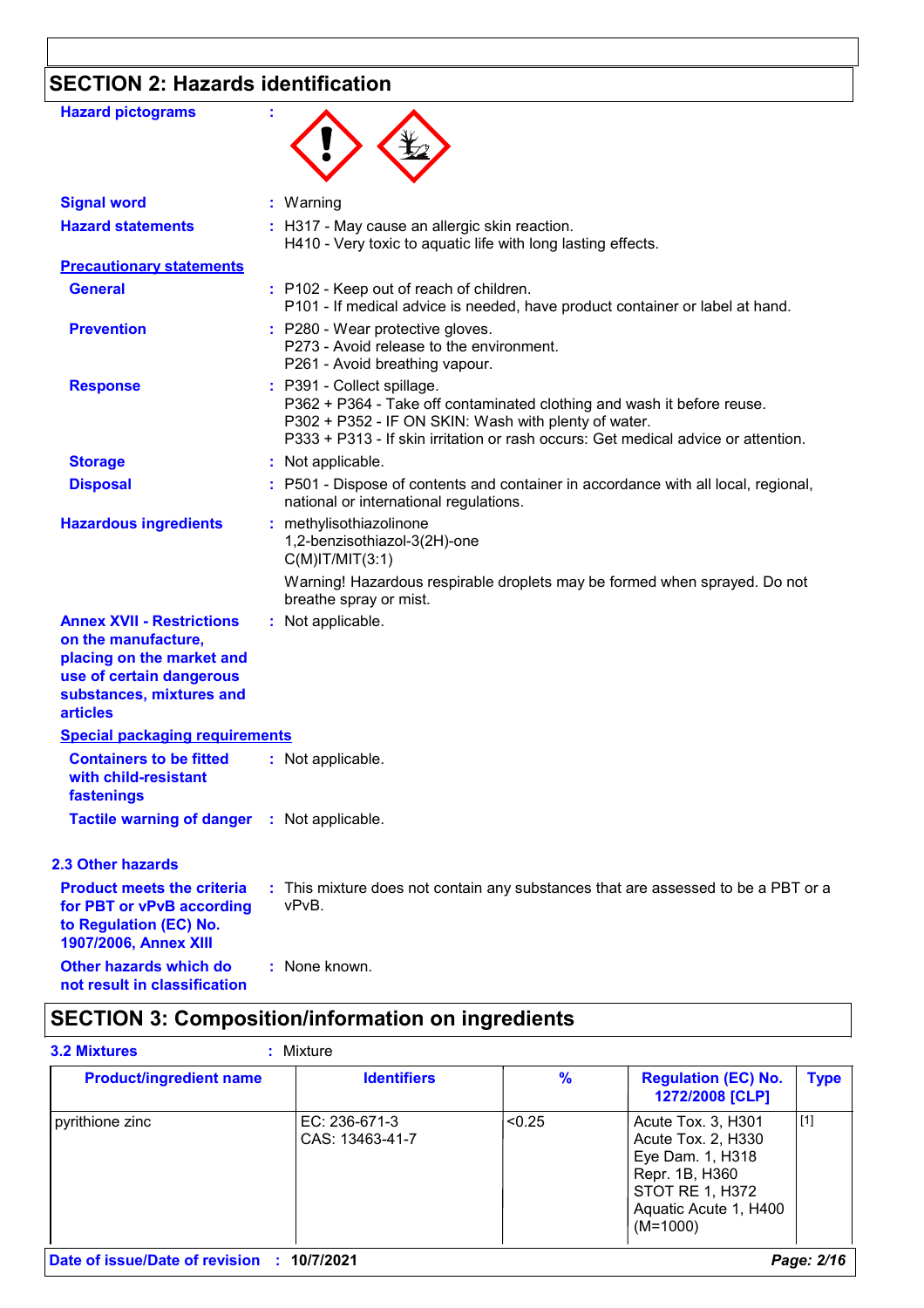| <b>SECTION 3: Composition/information on ingredients</b> |                                                                                       |        |                                                                                                                                                                                                          |         |
|----------------------------------------------------------|---------------------------------------------------------------------------------------|--------|----------------------------------------------------------------------------------------------------------------------------------------------------------------------------------------------------------|---------|
| sodium nitrite                                           | EC: 231-555-9<br>CAS: 7632-00-0<br>Index: 007-010-00-4                                | $≤0.3$ | Aquatic Chronic 1,<br>H410 (M=10)<br>Ox. Sol. 3, H272<br>Acute Tox. 3, H301<br>Aquatic Acute 1, H400<br>$(M=1)$                                                                                          | $[1]$   |
| vinyl acetate                                            | REACH #:<br>01-2119539477-28<br>EC: 203-545-4<br>CAS: 108-05-4<br>Index: 607-023-00-0 | ≤0.1   | Flam. Liq. 2, H225<br>Acute Tox. 4, H332<br>Carc. 2, H351<br>STOT SE 3, H335                                                                                                                             | [1] [2] |
| methylisothiazolinone                                    | CAS: 2682-20-4<br>Index: self classification                                          | < 0.01 | Acute Tox. 3, H301<br>Acute Tox. 3, H311<br>Acute Tox. 2, H330<br>Skin Corr. 1B, H314<br>Skin Sens. 1A, H317<br>Aquatic Acute 1, H400<br>$(M=10)$<br>Aquatic Chronic 1,<br>$H410 (M=1)$<br><b>EUH071</b> | $[1]$   |
| n-butyl acrylate                                         | REACH #:<br>01-2119453155-43<br>EC: 205-480-7<br>CAS: 141-32-2                        | $≤0.1$ | Flam. Liq. 3, H226<br>Acute Tox. 4, H332<br>Skin Irrit. 2, H315<br>Eye Irrit. 2, H319<br>Skin Sens. 1B, H317<br><b>STOT SE 3, H335</b><br>Aquatic Chronic 3,<br>H412                                     | [1] [2] |
| methanol                                                 | EC: 200-659-6<br>CAS: 67-56-1<br>Index: 603-001-00-X                                  | < 0.1  | Flam. Liq. 2, H225<br>Acute Tox. 3, H301<br>Acute Tox. 3, H311<br>Acute Tox. 3, H331<br><b>STOT SE 1, H370</b><br>See Section 16 for<br>the full text of the H<br>statements declared<br>above.          | [1] [2] |

There are no additional ingredients present which, within the current knowledge of the supplier and in the concentrations applicable, are classified as hazardous to health or the environment, are PBTs, vPvBs or Substances of equivalent concern, or have been assigned a workplace exposure limit and hence require reporting in this section.

**Type** 

[1] Substance classified with a health or environmental hazard

[2] Substance with a workplace exposure limit

[3] Substance meets the criteria for PBT according to Regulation (EC) No. 1907/2006, Annex XIII

[4] Substance meets the criteria for vPvB according to Regulation (EC) No. 1907/2006, Annex XIII

[5] Substance of equivalent concern

[6] Additional disclosure due to company policy

Occupational exposure limits, if available, are listed in Section 8.

### **SECTION 4: First aid measures**

#### **4.1 Description of first aid measures**

| <b>General</b>     | : In all cases of doubt, or when symptoms persist, seek medical attention. Never give<br>anything by mouth to an unconscious person. If unconscious, place in recovery<br>position and seek medical advice. |
|--------------------|-------------------------------------------------------------------------------------------------------------------------------------------------------------------------------------------------------------|
| <b>Eye contact</b> | : Remove contact lenses, irrigate copiously with clean, fresh water, holding the<br>eyelids apart for at least 10 minutes and seek immediate medical advice.                                                |
| <b>Inhalation</b>  | : Remove to fresh air. Keep person warm and at rest. If not breathing, if breathing is<br>irregular or if respiratory arrest occurs, provide artificial respiration or oxygen by<br>trained personnel.      |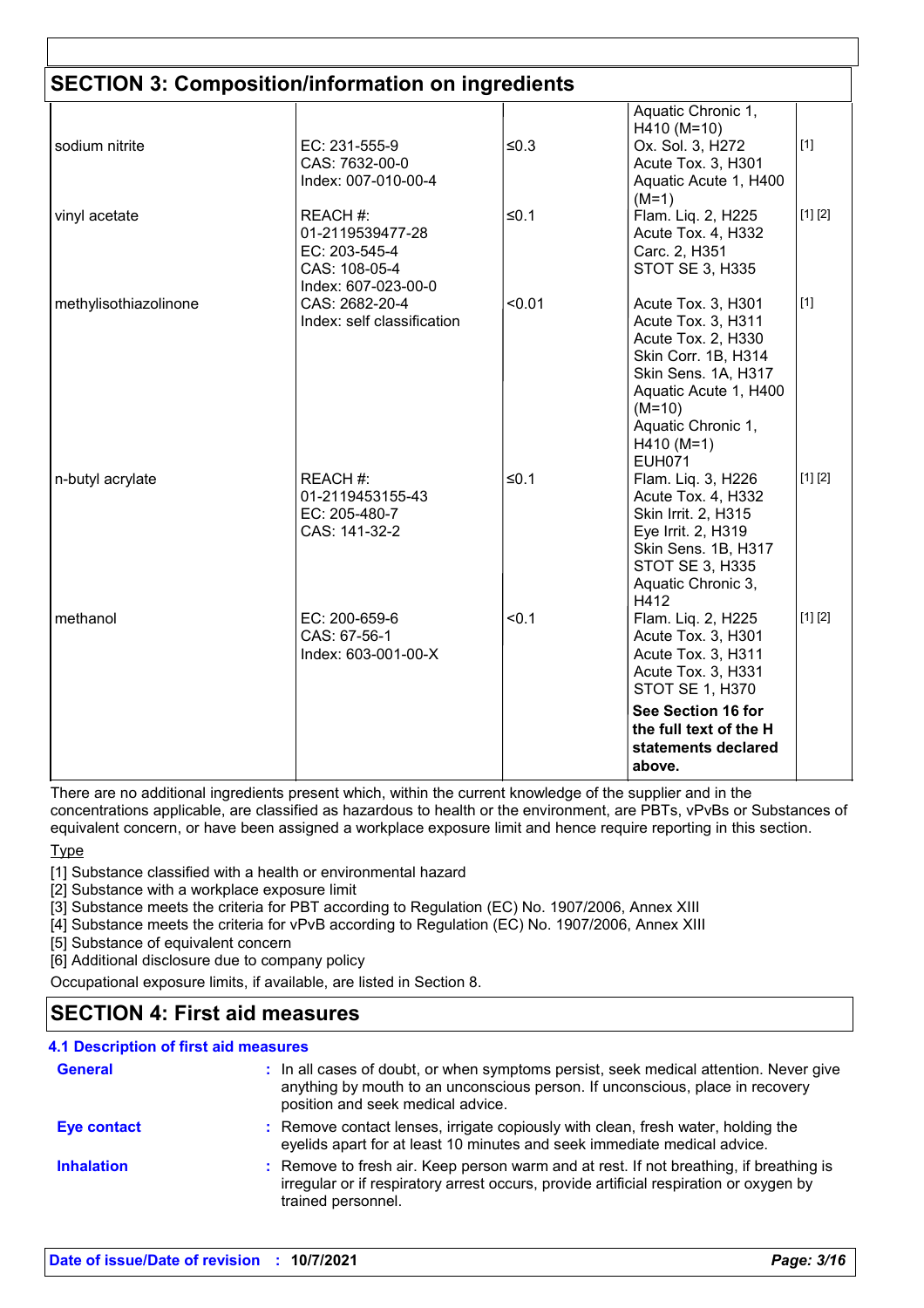## **SECTION 4: First aid measures**

| <b>Skin contact</b>               | : Remove contaminated clothing and shoes. Wash skin thoroughly with soap and<br>water or use recognised skin cleanser. Do NOT use solvents or thinners.                                                                                                                  |
|-----------------------------------|--------------------------------------------------------------------------------------------------------------------------------------------------------------------------------------------------------------------------------------------------------------------------|
| <b>Ingestion</b>                  | : If swallowed, seek medical advice immediately and show the container or label.<br>Keep person warm and at rest. Do NOT induce vomiting.                                                                                                                                |
| <b>Protection of first-aiders</b> | : No action shall be taken involving any personal risk or without suitable training. It<br>may be dangerous to the person providing aid to give mouth-to-mouth resuscitation.<br>Wash contaminated clothing thoroughly with water before removing it, or wear<br>gloves. |

#### **4.2 Most important symptoms and effects, both acute and delayed**

There are no data available on the mixture itself. The mixture has been assessed following the conventional method of the CLP Regulation (EC) No 1272/2008 and is classified for toxicological properties accordingly. See Sections 2 and 3 for details.

Exposure to component solvent vapour concentrations in excess of the stated occupational exposure limit may result in adverse health effects such as mucous membrane and respiratory system irritation and adverse effects on the kidneys, liver and central nervous system. Symptoms and signs include headache, dizziness, fatigue, muscular weakness, drowsiness and, in extreme cases, loss of consciousness.

Solvents may cause some of the above effects by absorption through the skin. Repeated or prolonged contact with the mixture may cause removal of natural fat from the skin, resulting in non-allergic contact dermatitis and absorption through the skin.

If splashed in the eyes, the liquid may cause irritation and reversible damage.

Ingestion may cause nausea, diarrhea and vomiting.

This takes into account, where known, delayed and immediate effects and also chronic effects of components from short-term and long-term exposure by oral, inhalation and dermal routes of exposure and eye contact.

Contains methylisothiazolinone, 1,2-benzisothiazol-3(2H)-one, C(M)IT/MIT(3:1). May produce an allergic reaction.

#### **4.3 Indication of any immediate medical attention and special treatment needed**

| <b>Notes to physician</b>  | : Treat symptomatically. Contact poison treatment specialist immediately if large |
|----------------------------|-----------------------------------------------------------------------------------|
|                            | quantities have been ingested or inhaled.                                         |
| <b>Specific treatments</b> | No specific treatment.                                                            |

See toxicological information (Section 11)

#### **SECTION 5: Firefighting measures**

| 5.1 Extinguishing media                                  |                                                                                                                              |
|----------------------------------------------------------|------------------------------------------------------------------------------------------------------------------------------|
| <b>Suitable extinguishing</b><br>media                   | : Recommended: alcohol-resistant foam, $CO2$ , powders, water spray.                                                         |
| <b>Unsuitable extinguishing</b><br>media                 | : Do not use water jet.                                                                                                      |
|                                                          | 5.2 Special hazards arising from the substance or mixture                                                                    |
| <b>Hazards from the</b><br>substance or mixture          | : Fire will produce dense black smoke. Exposure to decomposition products may<br>cause a health hazard.                      |
| <b>Hazardous combustion</b><br>products                  | : Decomposition products may include the following materials: carbon monoxide,<br>carbon dioxide, smoke, oxides of nitrogen. |
| 5.3 Advice for firefighters                              |                                                                                                                              |
| <b>Special protective actions</b><br>for fire-fighters   | : Cool closed containers exposed to fire with water. Do not release runoff from fire to<br>drains or watercourses.           |
| <b>Special protective</b><br>equipment for fire-fighters | : Appropriate breathing apparatus may be required.                                                                           |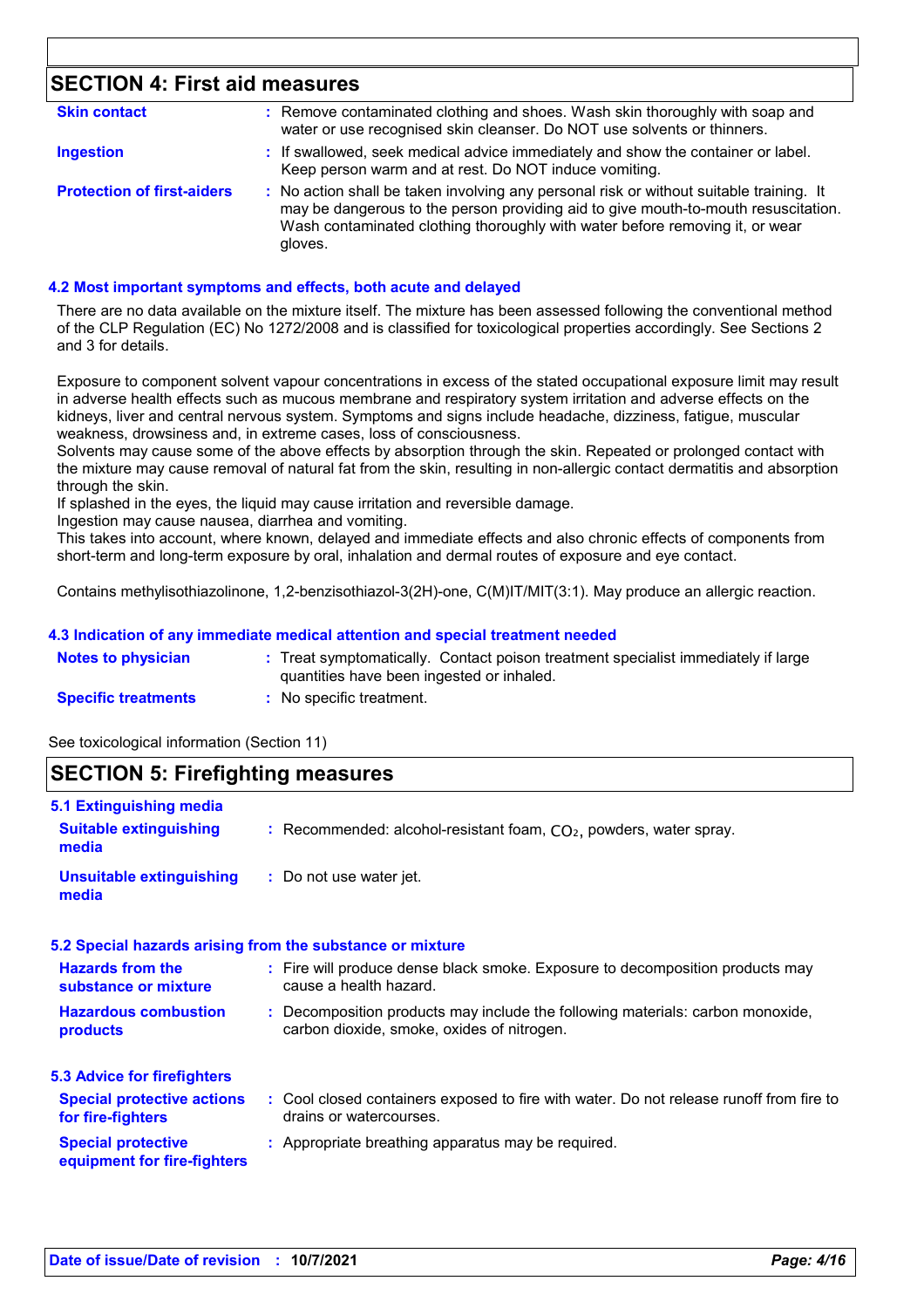## **SECTION 6: Accidental release measures**

| 6.1 Personal precautions, protective equipment and emergency procedures |  |                                                                                                                                                                                                                                                                                    |  |  |
|-------------------------------------------------------------------------|--|------------------------------------------------------------------------------------------------------------------------------------------------------------------------------------------------------------------------------------------------------------------------------------|--|--|
| For non-emergency<br>personnel                                          |  | : Exclude sources of ignition and ventilate the area. Avoid breathing vapour or mist.<br>Refer to protective measures listed in sections 7 and 8.                                                                                                                                  |  |  |
|                                                                         |  | <b>For emergency responders</b> : If specialised clothing is required to deal with the spillage, take note of any<br>information in Section 8 on suitable and unsuitable materials. See also the<br>information in "For non-emergency personnel".                                  |  |  |
| <b>6.2 Environmental</b><br>precautions                                 |  | : Do not allow to enter drains or watercourses. If the product contaminates lakes,<br>rivers, or sewers, inform the appropriate authorities in accordance with local<br>regulations.                                                                                               |  |  |
| 6.3 Methods and material<br>for containment and<br>cleaning up          |  | : Contain and collect spillage with non-combustible, absorbent material e.g. sand,<br>earth, vermiculite or diatomaceous earth and place in container for disposal<br>according to local regulations (see Section 13). Preferably clean with a detergent.<br>Avoid using solvents. |  |  |
| 6.4 Reference to other<br><b>sections</b>                               |  | : See Section 1 for emergency contact information.<br>See Section 8 for information on appropriate personal protective equipment.<br>See Section 13 for additional waste treatment information.                                                                                    |  |  |

### **SECTION 7: Handling and storage**

The information in this section contains generic advice and guidance. The list of Identified Uses in Section 1 should be consulted for any available use-specific information provided in the Exposure Scenario(s).

| protected to the appropriate standard.<br>Mixture may charge electrostatically: always use earthing leads when transferring<br>from one container to another.<br>Operators should wear antistatic footwear and clothing and floors should be of the<br>conducting type.<br>Keep away from heat, sparks and flame. No sparking tools should be used.<br>mist arising from the application of this mixture. Avoid inhalation of dust from<br>sanding.<br>Eating, drinking and smoking should be prohibited in areas where this material is<br>handled, stored and processed.<br>Put on appropriate personal protective equipment (see Section 8).<br>Never use pressure to empty. Container is not a pressure vessel.<br>Always keep in containers made from the same material as the original one.<br>Comply with the health and safety at work laws.<br>Do not allow to enter drains or watercourses.<br>Information on fire and explosion protection<br>Vapours are heavier than air and may spread along floors. Vapours may form<br>explosive mixtures with air. | <b>7.1 Precautions for safe</b><br>handling | : Prevent the creation of flammable or explosive concentrations of vapours in air and<br>avoid vapour concentrations higher than the occupational exposure limits.<br>In addition, the product should only be used in areas from which all naked lights and<br>other sources of ignition have been excluded. Electrical equipment should be<br>Avoid contact with skin and eyes. Avoid the inhalation of dust, particulates, spray or |
|---------------------------------------------------------------------------------------------------------------------------------------------------------------------------------------------------------------------------------------------------------------------------------------------------------------------------------------------------------------------------------------------------------------------------------------------------------------------------------------------------------------------------------------------------------------------------------------------------------------------------------------------------------------------------------------------------------------------------------------------------------------------------------------------------------------------------------------------------------------------------------------------------------------------------------------------------------------------------------------------------------------------------------------------------------------------|---------------------------------------------|---------------------------------------------------------------------------------------------------------------------------------------------------------------------------------------------------------------------------------------------------------------------------------------------------------------------------------------------------------------------------------------------------------------------------------------|
|---------------------------------------------------------------------------------------------------------------------------------------------------------------------------------------------------------------------------------------------------------------------------------------------------------------------------------------------------------------------------------------------------------------------------------------------------------------------------------------------------------------------------------------------------------------------------------------------------------------------------------------------------------------------------------------------------------------------------------------------------------------------------------------------------------------------------------------------------------------------------------------------------------------------------------------------------------------------------------------------------------------------------------------------------------------------|---------------------------------------------|---------------------------------------------------------------------------------------------------------------------------------------------------------------------------------------------------------------------------------------------------------------------------------------------------------------------------------------------------------------------------------------------------------------------------------------|

#### **7.2 Conditions for safe storage, including any incompatibilities**

Store in accordance with local regulations.

#### **Notes on joint storage**

Keep away from: oxidising agents, strong alkalis, strong acids.

**Additional information on storage conditions**

Observe label precautions. Store in a dry, cool and well-ventilated area. Keep away from heat and direct sunlight. Keep away from sources of ignition. No smoking. Prevent unauthorised access. Containers that have been opened must be carefully resealed and kept upright to prevent leakage.

#### **Seveso Directive - Reporting thresholds**

**Danger criteria**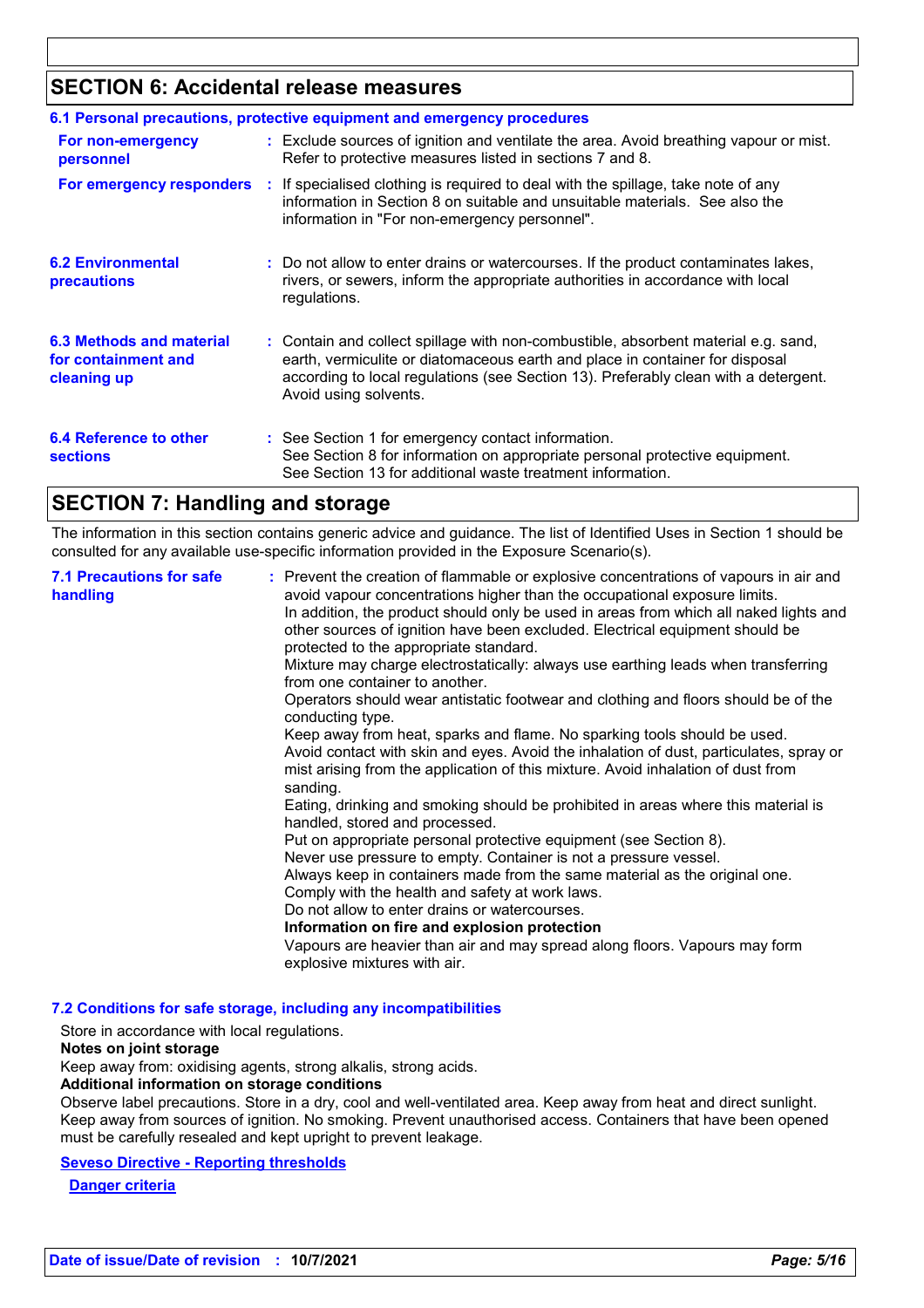| <b>SECTION 7: Handling and storage</b> |                                                                   |           |
|----------------------------------------|-------------------------------------------------------------------|-----------|
| <b>Category</b>                        | Notification and MAPP Safety report threshold<br><b>threshold</b> |           |
| E1                                     | 100 tonne                                                         | 200 tonne |

#### **7.3 Specific end use(s)**

**Recommendations :**

: Not available.

**Industrial sector specific : solutions**

: Not available.

### **SECTION 8: Exposure controls/personal protection**

The information in this section contains generic advice and guidance. Information is provided based on typical anticipated uses of the product. Additional measures might be required for bulk handling or other uses that could significantly increase worker exposure or environmental releases.

#### **8.1 Control parameters**

#### **Occupational exposure limits**

| <b>Product/ingredient name</b>              |   | <b>Exposure limit values</b>                                                                                                                                                                                                                                                                                                                                                                                                                                                                                                                                                                                                                                                                                                                                       |
|---------------------------------------------|---|--------------------------------------------------------------------------------------------------------------------------------------------------------------------------------------------------------------------------------------------------------------------------------------------------------------------------------------------------------------------------------------------------------------------------------------------------------------------------------------------------------------------------------------------------------------------------------------------------------------------------------------------------------------------------------------------------------------------------------------------------------------------|
| vinyl acetate                               |   | EU OEL (Europe, 2/2017). Notes: list of indicative<br>occupational exposure limit values<br>TWA: 17.6 mg/m <sup>3</sup> 8 hours.<br>TWA: 5 ppm 8 hours.<br>STEL: $35.2 \text{ mg/m}^3$ 15 minutes.<br>STEL: 10 ppm 15 minutes.                                                                                                                                                                                                                                                                                                                                                                                                                                                                                                                                     |
| n-butyl acrylate                            |   | EU OEL (Europe, 2/2017). Notes: list of indicative<br>occupational exposure limit values<br>TWA: 2 ppm 8 hours.<br>TWA: 11 mg/m <sup>3</sup> 8 hours.<br>STEL: 10 ppm 15 minutes.<br>STEL: 53 mg/m <sup>3</sup> 15 minutes.                                                                                                                                                                                                                                                                                                                                                                                                                                                                                                                                        |
| methanol                                    |   | EU OEL (Europe, 2/2017). Absorbed through skin. Notes: list<br>of indicative occupational exposure limit values<br>TWA: 200 ppm 8 hours.<br>TWA: 260 mg/m <sup>3</sup> 8 hours.                                                                                                                                                                                                                                                                                                                                                                                                                                                                                                                                                                                    |
| <b>Recommended monitoring</b><br>procedures | ÷ | If this product contains ingredients with exposure limits, personal, workplace<br>atmosphere or biological monitoring may be required to determine the effectiveness<br>of the ventilation or other control measures and/or the necessity to use respiratory<br>protective equipment. Reference should be made to monitoring standards, such as<br>the following: European Standard EN 689 (Workplace atmospheres - Guidance for<br>the assessment of exposure by inhalation to chemical agents for comparison with<br>limit values and measurement strategy) European Standard EN 14042 (Workplace<br>atmospheres - Guide for the application and use of procedures for the assessment<br>of exposure to chemical and biological agents) European Standard EN 482 |

(Workplace atmospheres - General requirements for the performance of procedures for the measurement of chemical agents) Reference to national guidance documents for methods for the determination of hazardous substances will also be required.

#### **DNELs/DMELs**

| <b>Product/ingredient name</b> | $T$ vpe     | <b>Exposure</b>  | <b>Value</b>            | <b>Population</b> | <b>Effects</b> |
|--------------------------------|-------------|------------------|-------------------------|-------------------|----------------|
| pyrithione zinc                | <b>DNEL</b> | Long term Dermal | $0.01$ ma/<br>kg bw/day | Workers           | Svstemic       |

**PNECs**

No PNECs available

#### **8.2 Exposure controls**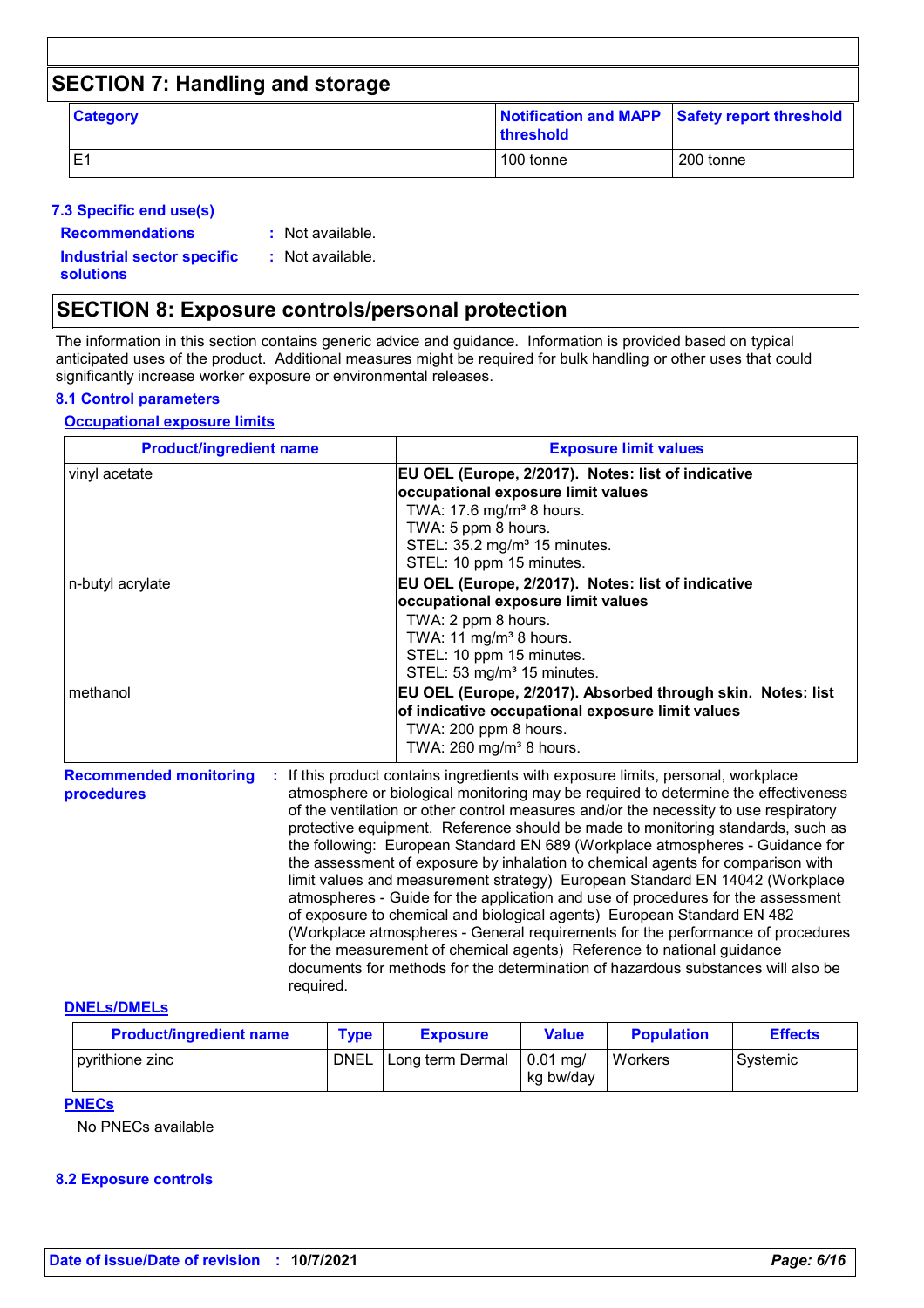# **SECTION 8: Exposure controls/personal protection**

| <b>Appropriate engineering</b><br>controls |    | : Provide adequate ventilation. Where reasonably practicable, this should be<br>achieved by the use of local exhaust ventilation and good general extraction. If<br>these are not sufficient to maintain concentrations of particulates and solvent<br>vapours below the OEL, suitable respiratory protection must be worn.                                                                                                                                                                                                                                                                                                                                                             |
|--------------------------------------------|----|-----------------------------------------------------------------------------------------------------------------------------------------------------------------------------------------------------------------------------------------------------------------------------------------------------------------------------------------------------------------------------------------------------------------------------------------------------------------------------------------------------------------------------------------------------------------------------------------------------------------------------------------------------------------------------------------|
| <b>Individual protection measures</b>      |    |                                                                                                                                                                                                                                                                                                                                                                                                                                                                                                                                                                                                                                                                                         |
| <b>Hygiene measures</b>                    |    | : Wash hands, forearms and face thoroughly after handling chemical products, before<br>eating, smoking and using the lavatory and at the end of the working period.<br>Appropriate techniques should be used to remove potentially contaminated clothing.<br>Contaminated work clothing should not be allowed out of the workplace. Wash<br>contaminated clothing before reusing. Ensure that eyewash stations and safety<br>showers are close to the workstation location.                                                                                                                                                                                                             |
| <b>Eye/face protection</b>                 |    | : Use safety eyewear designed to protect against splash of liquids.                                                                                                                                                                                                                                                                                                                                                                                                                                                                                                                                                                                                                     |
| <b>Skin protection</b>                     |    |                                                                                                                                                                                                                                                                                                                                                                                                                                                                                                                                                                                                                                                                                         |
|                                            |    | When prolonged or frequently repeated contact may occur, a glove with a protection<br>class of 6 (breakthrough time >480 minutes according to EN374) is recommended.<br>Recommended gloves: Viton $\circledR$ or Nitrile, thickness $\geq 0.38$ mm.<br>When only brief contact is expected, a glove with protection class of 2 or higher<br>(breakthrough time > 30 minutes according to EN374) is recommended.<br>Recommended gloves: Nitrile, thickness ≥ 0.12 mm.<br>Gloves should be replaced regularly and if there is any sign of damage to the glove<br>material.                                                                                                                |
|                                            |    | The performance or effectiveness of the glove may be reduced by physical/chemical<br>damage and poor maintenance.                                                                                                                                                                                                                                                                                                                                                                                                                                                                                                                                                                       |
| <b>Body protection</b>                     |    | : Personnel should wear antistatic clothing made of natural fibres or of high-<br>temperature-resistant synthetic fibres.                                                                                                                                                                                                                                                                                                                                                                                                                                                                                                                                                               |
| <b>Other skin protection</b>               |    | : Appropriate footwear and any additional skin protection measures should be<br>selected based on the task being performed and the risks involved and should be<br>approved by a specialist before handling this product.                                                                                                                                                                                                                                                                                                                                                                                                                                                               |
| <b>Respiratory protection</b>              | ÷. | If workers are exposed to concentrations above the exposure limit, they must use<br>appropriate, certified respirators.                                                                                                                                                                                                                                                                                                                                                                                                                                                                                                                                                                 |
|                                            |    | <b>OLD LEAD-BASED PAINTS:</b>                                                                                                                                                                                                                                                                                                                                                                                                                                                                                                                                                                                                                                                           |
|                                            |    | When surfaces are to be prepared for painting, account should be taken of the age<br>of the property and the possibility that lead-pigmented paint might be present. There<br>is a possibility that ingestion or inhalation of scrapings or dust arising from the<br>preparation work could cause health effects. As a working rule you should assume<br>that this will be the case if the age of the property is pre 1960.                                                                                                                                                                                                                                                             |
|                                            |    | Where possible wet sanding or chemical stripping methods should be used with<br>surfaces of this type to avoid the creation of dust. When dry sanding cannot be<br>avoided, and effective local exhaust ventilation is not available, it is recommended<br>that a dust respirator is worn, that is approved for use with lead dusts, and its type<br>selected on the basis of the COSHH assessment, taking into account the<br>Workplace Exposure Limit for lead in air. Furthermore, steps should be taken to<br>ensure containment of the dusts created, and that all practicable measures are<br>taken to clean up thoroughly all deposits of dusts in and around the affected area. |
|                                            |    | Respiratory protection in case of dust or spray mist formation. (particle filter EN143<br>type P2) Respiratory protection in case of vapour formation. (half mask with<br>combination filter A2-P2 til concentrations of 0,5 Vol%.)                                                                                                                                                                                                                                                                                                                                                                                                                                                     |
|                                            |    | The current Control of Lead at Work Regulations approved code of practice should<br>be consulted for advice on protective clothing and personal hygiene precautions.<br>Care should also be taken to exclude visitors, members of the household and<br>especially children from the affected area, during the actual work and the<br>subsequent clean up operations. All scrapings, dust, etc. should be disposed of by<br>the professional painting contractor as Hazardous Waste.                                                                                                                                                                                                     |
|                                            |    | Extra precautions will also need to be taken when burning off old lead-based paints<br>because fumes containing lead will be produced. It is recommended that a                                                                                                                                                                                                                                                                                                                                                                                                                                                                                                                         |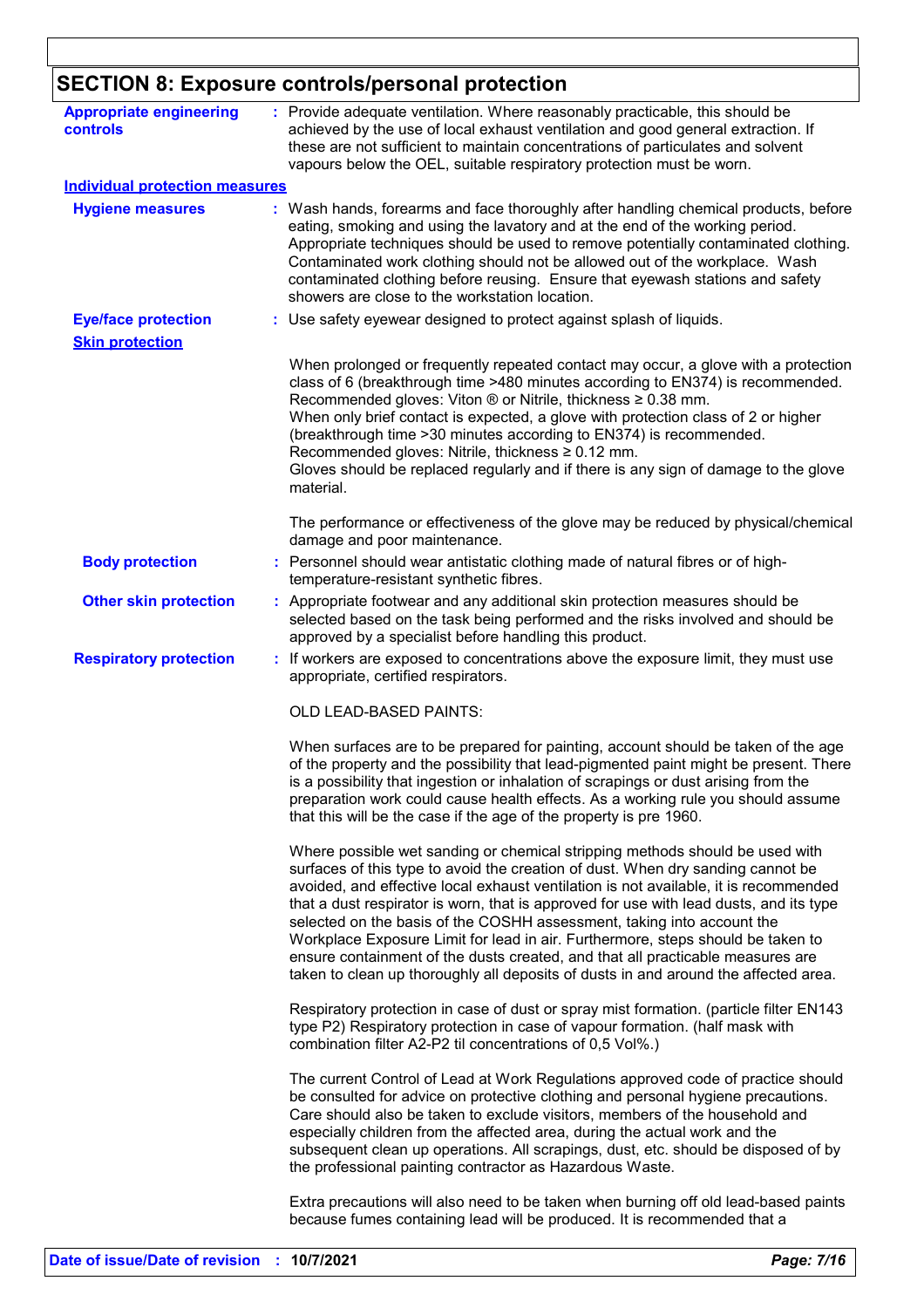# **SECTION 8: Exposure controls/personal protection**

|                                                  | respirator, approved for use with particulate fumes of lead is selected on the basis<br>of the COSHH assessment, taking into account the Workplace Exposure Limit for<br>lead in air. Similar precautions to those given above about sanding should be taken<br>with reference to protective clothing, disposal of scrapings and dusts, and exclusion<br>of other personnel and especially children from the building during actual work and<br>the subsequent clean up operations. |
|--------------------------------------------------|-------------------------------------------------------------------------------------------------------------------------------------------------------------------------------------------------------------------------------------------------------------------------------------------------------------------------------------------------------------------------------------------------------------------------------------------------------------------------------------|
|                                                  | Avoid the inhalation of dust. Wear suitable face mask if dry sanding. Special<br>precautions should be taken during surface preparation of pre-1960s paint surfaces<br>over wood and metal as they may contain harmful lead.                                                                                                                                                                                                                                                        |
| <b>Environmental exposure</b><br><b>controls</b> | : Do not allow to enter drains or watercourses.                                                                                                                                                                                                                                                                                                                                                                                                                                     |

# **SECTION 9: Physical and chemical properties**

| 9.1. Information on basic physical and chemical properties |                                                        |
|------------------------------------------------------------|--------------------------------------------------------|
| <b>Appearance</b>                                          |                                                        |
| <b>Physical state</b>                                      | $:$ Liquid.                                            |
| <b>Colour</b>                                              | : Various: See label.                                  |
| <b>Odour</b>                                               | Not available.                                         |
| <b>Odour threshold</b>                                     | : Not available.                                       |
| рH                                                         | : 8.5                                                  |
| <b>Melting point/freezing point</b>                        | : Not available.                                       |
| Initial boiling point and boiling<br>range                 | $: 100^{\circ}$ C                                      |
| <b>Flash point</b>                                         | : Not applicable.                                      |
| <b>Evaporation rate</b>                                    | Not available.                                         |
| <b>Upper/lower flammability or</b><br>explosive limits     | : Not available.                                       |
| <b>Vapour pressure</b>                                     | : Not available.                                       |
| <b>Vapour density</b>                                      | Not available.                                         |
| <b>Relative density</b>                                    | : 1.312                                                |
| <b>Solubility(ies)</b>                                     | Easily soluble in the following materials: cold water. |
| <b>Partition coefficient: n-octanol/</b><br>water          | Not available.                                         |
| <b>Auto-ignition temperature</b>                           | : Not available.                                       |
| <b>Decomposition temperature</b>                           | Not available.                                         |
| <b>Viscosity</b>                                           | Kinematic (room temperature): 17.53 cm <sup>2</sup> /s |
| <b>Explosive properties</b>                                | Not available.                                         |
| <b>Oxidising properties</b>                                | Not available.                                         |
| 9.2. Other information                                     |                                                        |
| <b>Solubility in water</b>                                 | : Not available.                                       |

# **SECTION 10: Stability and reactivity**

| <b>10.1 Reactivity</b>                     |           | : No specific test data related to reactivity available for this product or its ingredients. |
|--------------------------------------------|-----------|----------------------------------------------------------------------------------------------|
| <b>10.2 Chemical stability</b>             |           | : Stable under recommended storage and handling conditions (see Section 7).                  |
| 10.3 Possibility of<br>hazardous reactions |           | : Under normal conditions of storage and use, hazardous reactions will not occur.            |
| <b>10.4 Conditions to avoid</b>            | products. | : When exposed to high temperatures may produce hazardous decomposition                      |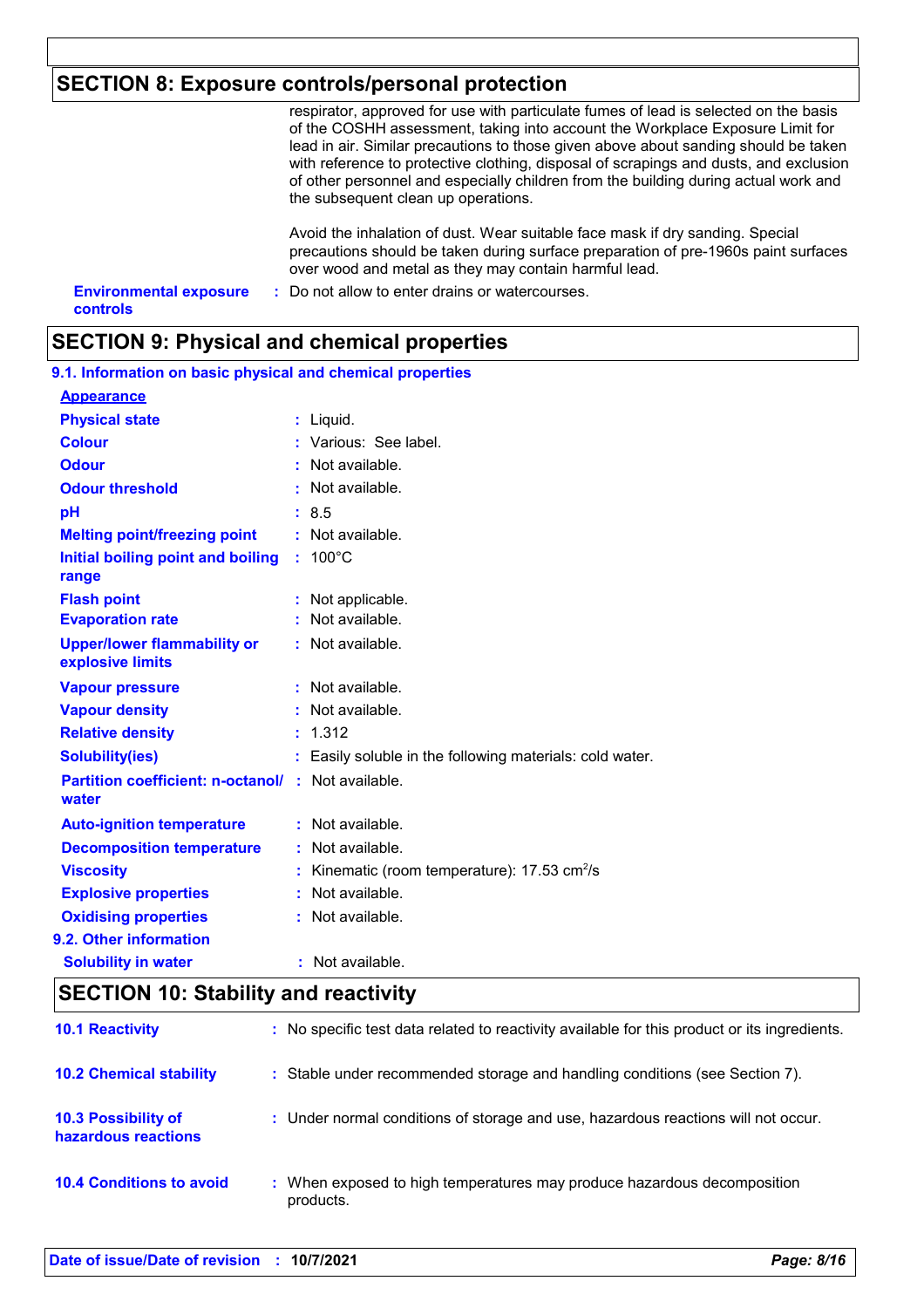# **SECTION 10: Stability and reactivity**

| 10.5 Incompatible materials | : Keep away from the following materials to prevent strong exothermic reactions:<br>oxidising agents, strong alkalis, strong acids. |
|-----------------------------|-------------------------------------------------------------------------------------------------------------------------------------|
|                             |                                                                                                                                     |

| <b>10.6 Hazardous</b>  | : Decomposition products may include the following materials: carbon monoxide, |
|------------------------|--------------------------------------------------------------------------------|
| decomposition products | carbon dioxide, smoke, oxides of nitrogen.                                     |

### **SECTION 11: Toxicological information**

#### **11.1 Information on toxicological effects**

There are no data available on the mixture itself. The mixture has been assessed following the conventional method of the CLP Regulation (EC) No 1272/2008 and is classified for toxicological properties accordingly. See Sections 2 and 3 for details.

Exposure to component solvent vapour concentrations in excess of the stated occupational exposure limit may result in adverse health effects such as mucous membrane and respiratory system irritation and adverse effects on the kidneys, liver and central nervous system. Symptoms and signs include headache, dizziness, fatigue, muscular weakness, drowsiness and, in extreme cases, loss of consciousness.

Solvents may cause some of the above effects by absorption through the skin. Repeated or prolonged contact with the mixture may cause removal of natural fat from the skin, resulting in non-allergic contact dermatitis and absorption through the skin.

If splashed in the eyes, the liquid may cause irritation and reversible damage.

Ingestion may cause nausea, diarrhea and vomiting.

This takes into account, where known, delayed and immediate effects and also chronic effects of components from short-term and long-term exposure by oral, inhalation and dermal routes of exposure and eye contact.

**Acute toxicity** Contains methylisothiazolinone, 1,2-benzisothiazol-3(2H)-one, C(M)IT/MIT(3:1). May produce an allergic reaction.

| <b>Product/ingredient name</b> | <b>Result</b>               | <b>Species</b> | <b>Dose</b> | <b>Exposure</b> |
|--------------------------------|-----------------------------|----------------|-------------|-----------------|
| n-butyl acrylate               | LC50 Inhalation Gas.        | Rat            | 2730 ppm    | 4 hours         |
|                                | LD50 Oral                   | Rat            | 900 mg/kg   |                 |
| methanol                       | LD50 Dermal                 | Rabbit         | 15800 mg/kg |                 |
|                                | LD50 Intraperitoneal        | Guinea pig     | 3556 mg/kg  |                 |
|                                | LD50 Intraperitoneal        | Hamster        | 8555 mg/kg  |                 |
|                                | LD50 Intraperitoneal        | Mouse          | 10765 mg/kg |                 |
|                                | LD50 Intraperitoneal        | Rabbit         | 1826 mg/kg  |                 |
|                                | LD50 Intraperitoneal        | Rat            | 7529 mg/kg  |                 |
|                                | LD50 Intravenous            | Mouse          | 4710 mg/kg  |                 |
|                                | LD50 Intravenous            | Rabbit         | 8907 mg/kg  |                 |
|                                | LD50 Intravenous            | Rat            | 2131 mg/kg  |                 |
|                                | LD50 Oral                   | Dog            | 7500 mg/kg  |                 |
|                                | LD50 Oral                   | Monkey         | 7 g/kg      |                 |
|                                | LD50 Oral                   | Monkey         | 7000 mg/kg  |                 |
|                                | LD50 Oral                   | Mouse          | 5800 mg/kg  |                 |
|                                | LD50 Oral                   | Pig            | >5000 mg/kg |                 |
|                                | LD50 Oral                   | Rabbit         | 14200 mg/kg |                 |
|                                | LD50 Oral                   | Rat            | 5600 mg/kg  |                 |
|                                | LD50 Subcutaneous           | Mouse          | 9800 mg/kg  |                 |
|                                | <b>LDLo Dermal</b>          | Monkey         | 393 mg/kg   |                 |
|                                | LDLo Intravenous            | Cat            | 4641 mg/kg  |                 |
|                                | LDLo Oral                   | Dog            | 7500 mg/kg  |                 |
|                                | LDLo Oral                   | Human          | 428 mg/kg   |                 |
|                                | <b>LDLo Oral</b>            | Human          | 143 mg/kg   |                 |
|                                | LDLo Oral                   | Man - Male     | 14 mL/kg    |                 |
|                                | <b>LDLo Oral</b>            | Man - Male     | 6422 mg/kg  |                 |
|                                | LDLo Oral                   | Monkey         | 5000 mg/kg  |                 |
|                                | LDLo Oral                   | Mouse          | 420 mg/kg   |                 |
|                                | LDLo Oral                   | Rabbit         | 7500 mg/kg  |                 |
|                                | <b>LDLo Oral</b>            | Woman -        | 10 mL/kg    |                 |
|                                |                             | Female         |             |                 |
|                                | LDLo Parenteral             | Frog           | 59 g/kg     |                 |
|                                | LDLo Route of exposure      | Man - Male     | 868 mg/kg   |                 |
|                                | unreported                  |                |             |                 |
|                                | <b>TDLo Intraperitoneal</b> | Rat            | 3490 mg/kg  |                 |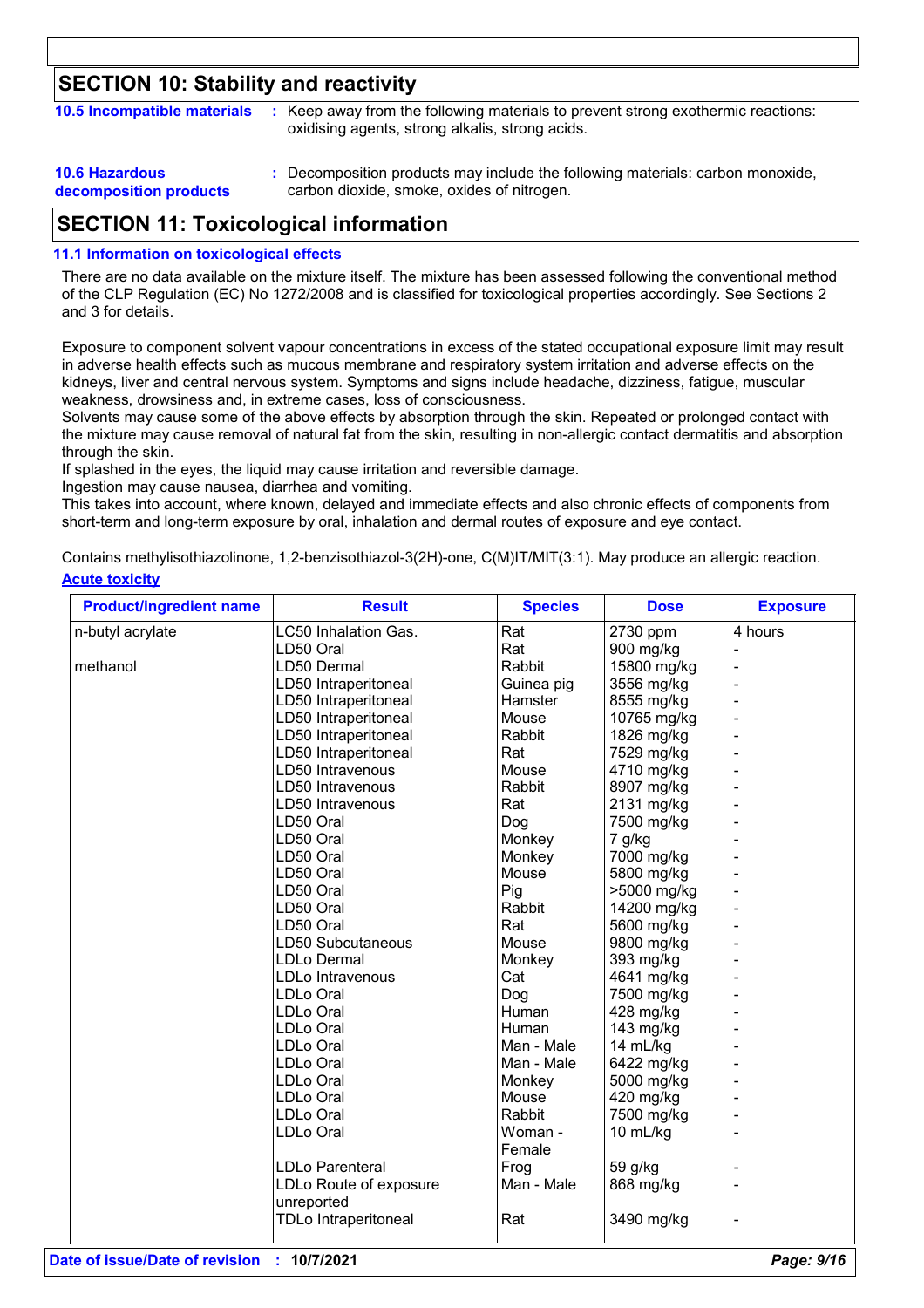# **SECTION 11: Toxicological information**

| -                           |            |              |   |
|-----------------------------|------------|--------------|---|
| <b>TDLo Intraperitoneal</b> | Rat        | 3000 mg/kg   |   |
| TDLo Oral                   | Man - Male | $0.43$ mL/kg | ۰ |
| TDLo Oral                   | Man - Male | $1.14$ mL/kg |   |
| TDLo Oral                   | Man - Male | 1.4 $mL/kg$  |   |
| TDLo Oral                   | Man - Male | 3429 mg/kg   | ۰ |
| TDLo Oral                   | Man - Male | 3571 uL/kg   |   |
| TDLo Oral                   | Man - Male | 9450 uL/kg   |   |
| TDLo Oral                   | l Rat      | 8 g/kg       |   |
| TDLo Oral                   | l Rat      | $3$ g/kg     |   |
| TDLo Oral                   | Rat        | $3$ g/kg     |   |
| TDLo Oral                   | Rat        | 8 mL/kg      |   |
| TDLo Oral                   | l Rat      | 3500 mg/kg   | ٠ |
| TDLo Oral                   | Woman -    | $4$ g/kg     |   |
|                             | Female     |              |   |
| <b>TDLo Subcutaneous</b>    | Rat        | 6825 mg/kg   |   |

**Conclusion/Summary :** Not available.

#### **Acute toxicity estimates**

| <b>Product/ingredient name</b>                                 | Oral (mg/<br>kg) | <b>Dermal</b><br>(mg/kg) | <b>Inhalation</b><br>(gases)<br>(ppm) | <b>Inhalation</b><br>(vapours)<br>(mg/l) | <b>Inhalation</b><br>(dusts)<br>and mists)<br>(mg/l) |
|----------------------------------------------------------------|------------------|--------------------------|---------------------------------------|------------------------------------------|------------------------------------------------------|
| Dulux Simply Refresh One-wall emulsion White<br>(Q01P)_4456424 | 35714.3          | N/A                      | N/A                                   | N/A                                      | 27.8                                                 |
| pyrithione zinc                                                | 100              | N/A                      | N/A                                   | N/A                                      | 0.05                                                 |
| sodium nitrite                                                 | 100              | N/A                      | N/A                                   | N/A                                      | N/A                                                  |
| vinyl acetate                                                  | N/A              | N/A                      | N/A                                   | 11                                       | N/A                                                  |
| methylisothiazolinone                                          | 100              | 300                      | N/A                                   | 0.5                                      | N/A                                                  |
| n-butyl acrylate                                               | N/A              | N/A                      | 2730                                  | N/A                                      | N/A                                                  |
| methanol                                                       | 100              | 300                      | N/A                                   | 3                                        | N/A                                                  |

#### **Irritation/Corrosion**

| <b>Product/ingredient name</b> | <b>Result</b>                                        | <b>Species</b>   | <b>Score</b>                  | <b>Exposure</b>                            | <b>Observation</b> |
|--------------------------------|------------------------------------------------------|------------------|-------------------------------|--------------------------------------------|--------------------|
| sodium nitrite                 | Eyes - Mild irritant                                 | Rabbit           |                               | 24 hours 500<br>milligrams                 |                    |
| butyl acrylate                 | Eyes - Mild irritant                                 | Rabbit           |                               | 124 hours 500 1 -<br>milligrams            |                    |
|                                | Eyes - Mild irritant                                 | Rabbit           | ٠                             | 50 milligrams                              |                    |
|                                | Skin - Mild irritant                                 | Rabbit           | ۰                             | 24 hours 10<br>milligrams                  |                    |
|                                | Skin - Mild irritant                                 | Rabbit           |                               | 500<br>milligrams                          |                    |
| methanol                       | Eyes - Moderate irritant                             | Rabbit           | ۰                             | 24 hours 100 -<br>milligrams               |                    |
|                                | Eyes - Moderate irritant<br>Skin - Moderate irritant | Rabbit<br>Rabbit | ۰<br>$\overline{\phantom{0}}$ | 40 milligrams<br>24 hours 20<br>milligrams | $\blacksquare$     |

| <b>Conclusion/Summary</b>                               | : Not available.   |
|---------------------------------------------------------|--------------------|
| <b>Sensitisation</b>                                    |                    |
| <b>Conclusion/Summary</b>                               | : Not available.   |
| <b>Mutagenicity</b>                                     |                    |
| <b>Conclusion/Summary</b>                               | $:$ Not available. |
| <b>Carcinogenicity</b>                                  |                    |
| <b>Conclusion/Summary</b>                               | $:$ Not available. |
| <b>Reproductive toxicity</b>                            |                    |
| <b>Conclusion/Summary</b>                               | $:$ Not available. |
| <b>Teratogenicity</b>                                   |                    |
| <b>Conclusion/Summary</b>                               | : Not available.   |
| <b>Specific target organ toxicity (single exposure)</b> |                    |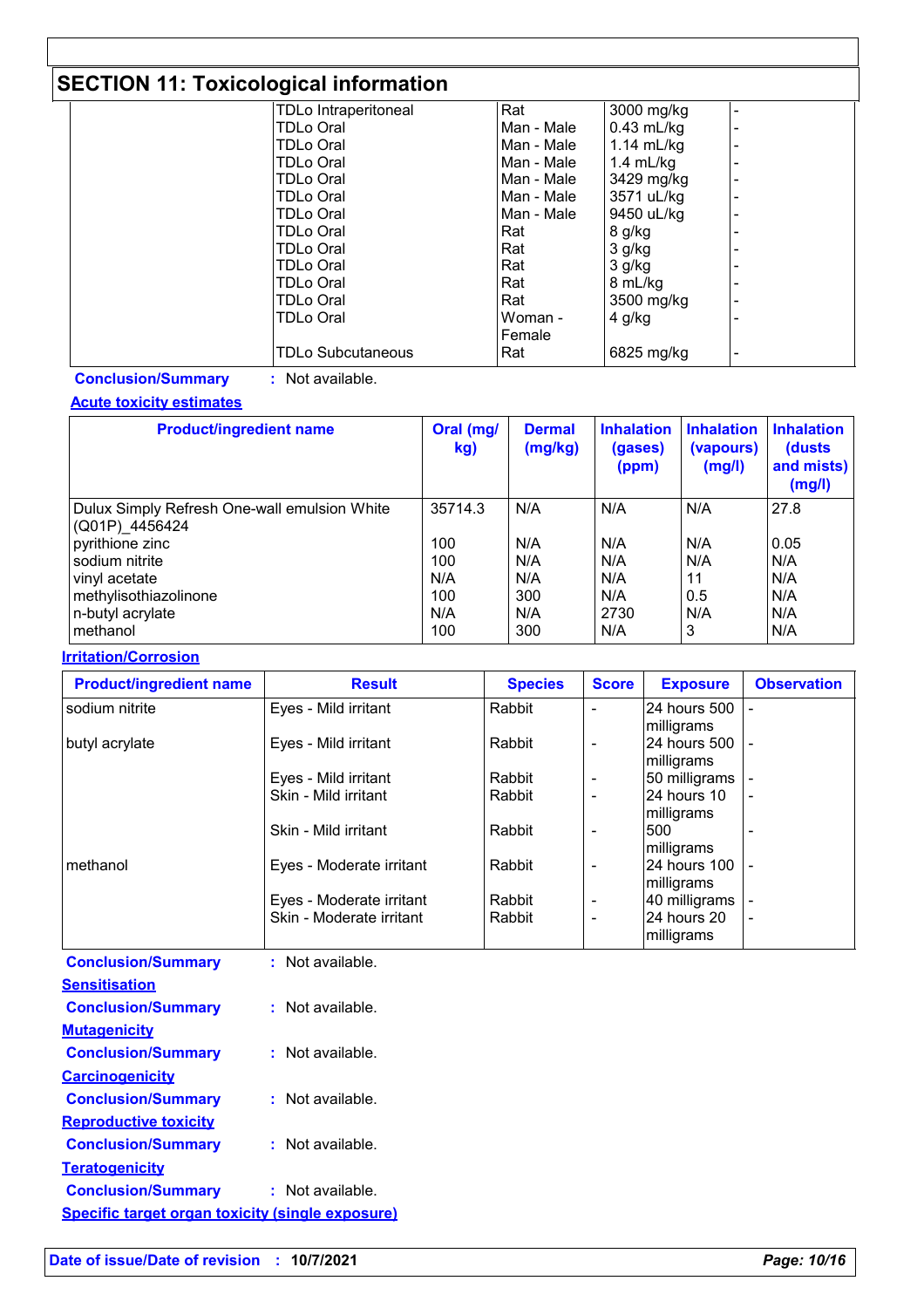# **SECTION 11: Toxicological information**

Not available.

#### **Specific target organ toxicity (repeated exposure)**

| <b>Product/ingredient name</b> | <b>Category</b> | <b>Route of</b><br>exposure | <b>Target organs</b> |
|--------------------------------|-----------------|-----------------------------|----------------------|
| pyrithione zinc                | Category 1      |                             |                      |

#### **Aspiration hazard**

Not available.

**Other information :**

: Not available.

### **SECTION 12: Ecological information**

#### **12.1 Toxicity**

There are no data available on the mixture itself. Do not allow to enter drains or watercourses.

The mixture has been assessed following the summation method of the CLP Regulation (EC) No 1272/2008 and is classified for eco-toxicological properties accordingly. See Sections 2 and 3 for details.

| <b>Product/ingredient name</b> | <b>Result</b>                        | <b>Species</b>                                                                   | <b>Exposure</b> |
|--------------------------------|--------------------------------------|----------------------------------------------------------------------------------|-----------------|
| pyrithione zinc                | Acute EC50 0.51 µg/l Marine water    | Algae - Thalassiosira<br>pseudonana                                              | 96 hours        |
|                                | Acute EC50 8.25 ppb Fresh water      | Daphnia - Daphnia magna                                                          | 48 hours        |
|                                | Acute LC50 2.68 ppb Fresh water      | Fish - Pimephales promelas                                                       | 96 hours        |
|                                | Chronic EC10 0.36 µg/l Marine water  | Algae - Thalassiosira<br>pseudonana                                              | 96 hours        |
|                                | Chronic NOEC 2.7 ppb Fresh water     | Daphnia - Daphnia magna                                                          | 21 days         |
| sodium nitrite                 | Acute EC50 159000 µg/l Marine water  | Algae - Tetraselmis chuii                                                        | 72 hours        |
|                                | Acute EC50 1600000 µg/l Marine water | Algae - Tetraselmis chuii                                                        | 96 hours        |
|                                | Acute EC50 20670 µg/l Marine water   | Crustaceans - Metapenaeus<br>ensis - Mysis                                       | 48 hours        |
|                                | Acute LC50 1100 µg/l Fresh water     | Crustaceans - Cherax<br>quadricarinatus                                          | 48 hours        |
|                                | Acute LC50 15370 µg/l Fresh water    | Crustaceans - Penaeus indicus                                                    | 48 hours        |
|                                | Acute LC50 8300 µg/l Marine water    | Crustaceans - Penaeus<br>monodon - Mysis                                         | 48 hours        |
|                                | Acute LC50 7500 µg/l Fresh water     | Crustaceans - Procambarus<br>clarkii                                             | 48 hours        |
|                                | Acute LC50 140 µg/l Fresh water      | Fish - Oncorhynchus mykiss                                                       | 96 hours        |
|                                | Acute LC50 110 µg/l Fresh water      | Fish - Oncorhynchus mykiss                                                       | 96 hours        |
|                                | Acute LC50 150 µg/l Fresh water      | Fish - Oncorhynchus mykiss                                                       | 96 hours        |
|                                | Chronic NOEC 3.37 mg/l Fresh water   | Fish - Pimephales promelas -<br>Juvenile (Fledgling, Hatchling,<br>Weanling)     | 30 days         |
|                                | Chronic NOEC 4.06 mg/l Fresh water   | Fish - Pimephales promelas -<br>Juvenile (Fledgling, Hatchling,<br>Weanling)     | 30 days         |
|                                | Chronic NOEC 0.912 mg/l Marine water | Fish - Hippocampus<br>abdominalis - Juvenile<br>(Fledgling, Hatchling, Weanling) | 35 days         |
|                                | Chronic NOEC 4.45 mg/l Fresh water   | Fish - Notropis topeka -<br>Juvenile (Fledgling, Hatchling,<br>Weanling)         | 30 days         |
|                                | Chronic NOEC 5.53 mg/l Fresh water   | Fish - Notropis topeka -<br>Juvenile (Fledgling, Hatchling,<br>Weanling)         | 30 days         |
| vinyl acetate                  | Acute LC50 18 mg/l                   | Fish - Lepomis macrochirus                                                       | 96 hours        |
|                                | Acute LC50 19 mg/l                   | Fish - Pimephales promelas                                                       | 96 hours        |
| methylisothiazolinone          | Acute EC50 0.24 mg/l                 | Daphnia                                                                          | 48 hours        |
|                                | Acute LC50 0.18 mg/l                 | Fish                                                                             | 96 hours        |
|                                | Acute LC50 12.4 mg/l                 | Fish - Lepomis Macrochirus                                                       | 96 hours        |
|                                |                                      |                                                                                  |                 |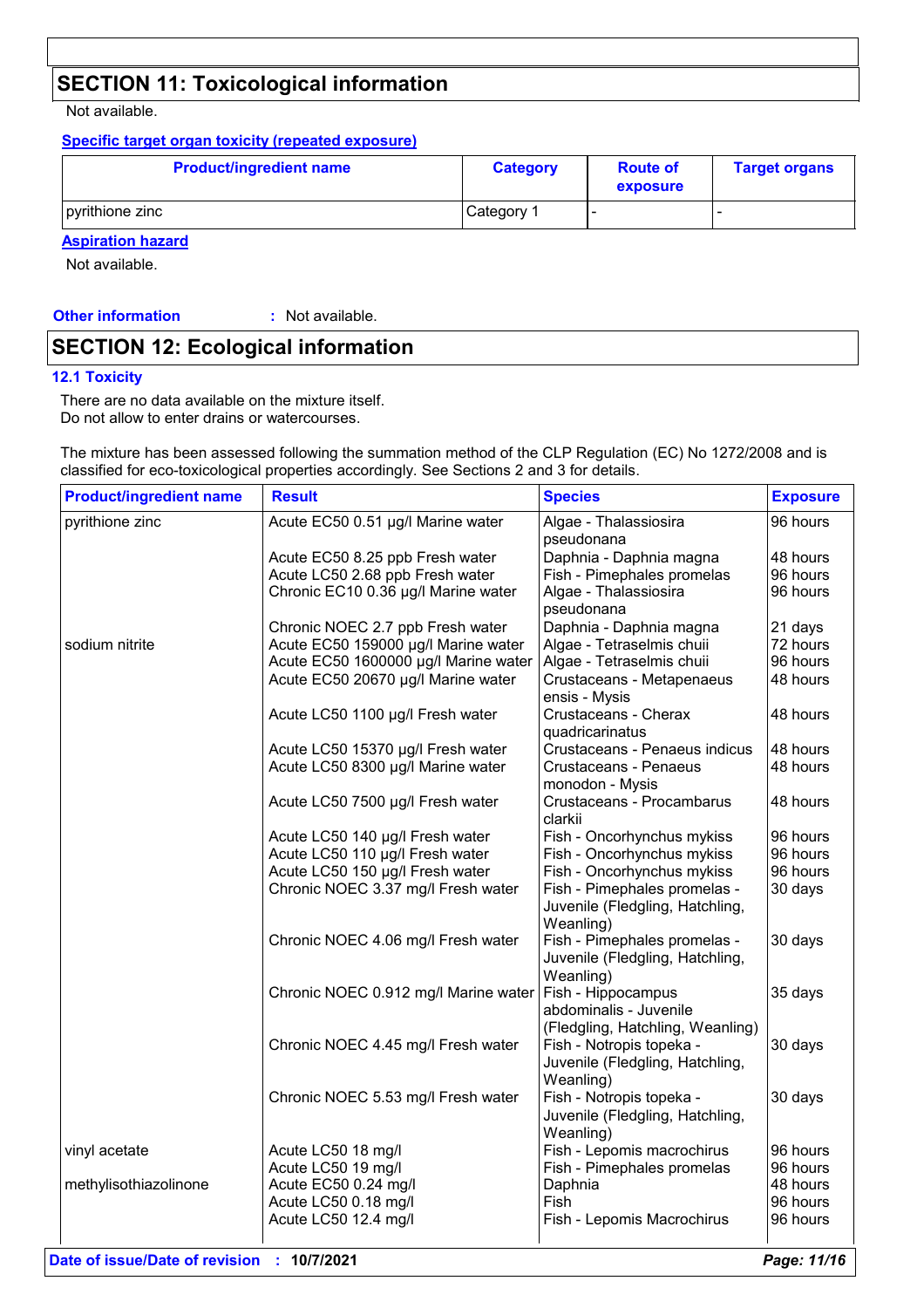# **SECTION 12: Ecological information**

|          | Acute LC50 6 mg/l                    | Fish - Oncorhynchus Mykiss                                                   | 96 hours |
|----------|--------------------------------------|------------------------------------------------------------------------------|----------|
| methanol | Acute EC50 16.912 mg/l Marine water  | Algae - Ulva pertusa                                                         | 96 hours |
|          | Acute EC50 24500000 µg/l Fresh water | Daphnia - Daphnia magna -                                                    | 48 hours |
|          |                                      | Larvae                                                                       |          |
|          | Acute EC50 22200 mg/l Fresh water    | Daphnia - Daphnia obtusa -<br>Neonate                                        | 48 hours |
|          | Acute EC50 12835 mg/l Fresh water    | Fish - Lepomis macrochirus                                                   | 96 hours |
|          |                                      |                                                                              |          |
|          | Acute EC50 12700000 µg/l Fresh water | Fish - Lepomis macrochirus -<br>Juvenile (Fledgling, Hatchling,<br>Weanling) | 96 hours |
|          | Acute EC50 13000000 µg/l Fresh water | Fish - Oncorhynchus mykiss -                                                 | 96 hours |
|          |                                      | Juvenile (Fledgling, Hatchling,                                              |          |
|          |                                      | Weanling)                                                                    |          |
|          | Acute LC50 2500000 µg/l Marine water | Crustaceans - Crangon                                                        | 48 hours |
|          |                                      | crangon - Adult                                                              |          |
|          | Acute LC50 3289 mg/l Fresh water     | Daphnia - Daphnia magna -                                                    | 48 hours |
|          |                                      | Neonate                                                                      |          |
|          | Acute LC50 15.32 g/L Fresh water     | Fish - Oreochromis<br>mossambicus - Adult                                    | 96 hours |
|          | Acute LC50 290 mg/l Fresh water      | Fish - Danio rerio - Egg                                                     | 96 hours |
|          | Chronic NOEC 71 ppm Fresh water      | Algae - Heterosigma akashiwo                                                 | 96 hours |
|          | Chronic NOEC 1400 ppm Fresh water    | Algae - Skeletonema costatum                                                 | 96 hours |
|          | Chronic NOEC 410 ppm Fresh water     | Algae - Prorocentrum minimum                                                 | 96 hours |
|          | Chronic NOEC 24 ppm Fresh water      | Algae - Eutreptiella sp.                                                     | 96 hours |
|          | Chronic NOEC 9.96 mg/l Marine water  | Algae - Ulva pertusa                                                         | 96 hours |

#### **12.2 Persistence and degradability**

**Conclusion/Summary :** Not available.

#### **12.3 Bioaccumulative potential**

| <b>Product/ingredient name</b> | <b>LogP</b> ow | <b>BCF</b> | <b>Potential</b> |
|--------------------------------|----------------|------------|------------------|
| pyrithione zinc                | 0.9            |            | low              |
| sodium nitrite                 | $-3.7$         |            | low              |
| vinyl acetate                  | 0.73           | 3.16       | low              |
| n-butyl acrylate               | 2.38           | 17.27      | low              |
| l methanol                     | $-0.77$        | ~10        | low              |

| <b>12.4 Mobility in soil</b> |                  |
|------------------------------|------------------|
| <b>Soil/water partition</b>  | : Not available. |
| <b>coefficient (Koc)</b>     |                  |
| <b>Mobility</b>              | : Not available. |

#### **12.5 Results of PBT and vPvB assessment**

This mixture does not contain any substances that are assessed to be a PBT or a vPvB.

**12.6 Other adverse effects** : No known significant effects or critical hazards.

#### **SECTION 13: Disposal considerations**

The information in this section contains generic advice and guidance. The list of Identified Uses in Section 1 should be consulted for any available use-specific information provided in the Exposure Scenario(s).

#### **13.1 Waste treatment methods**

**Product**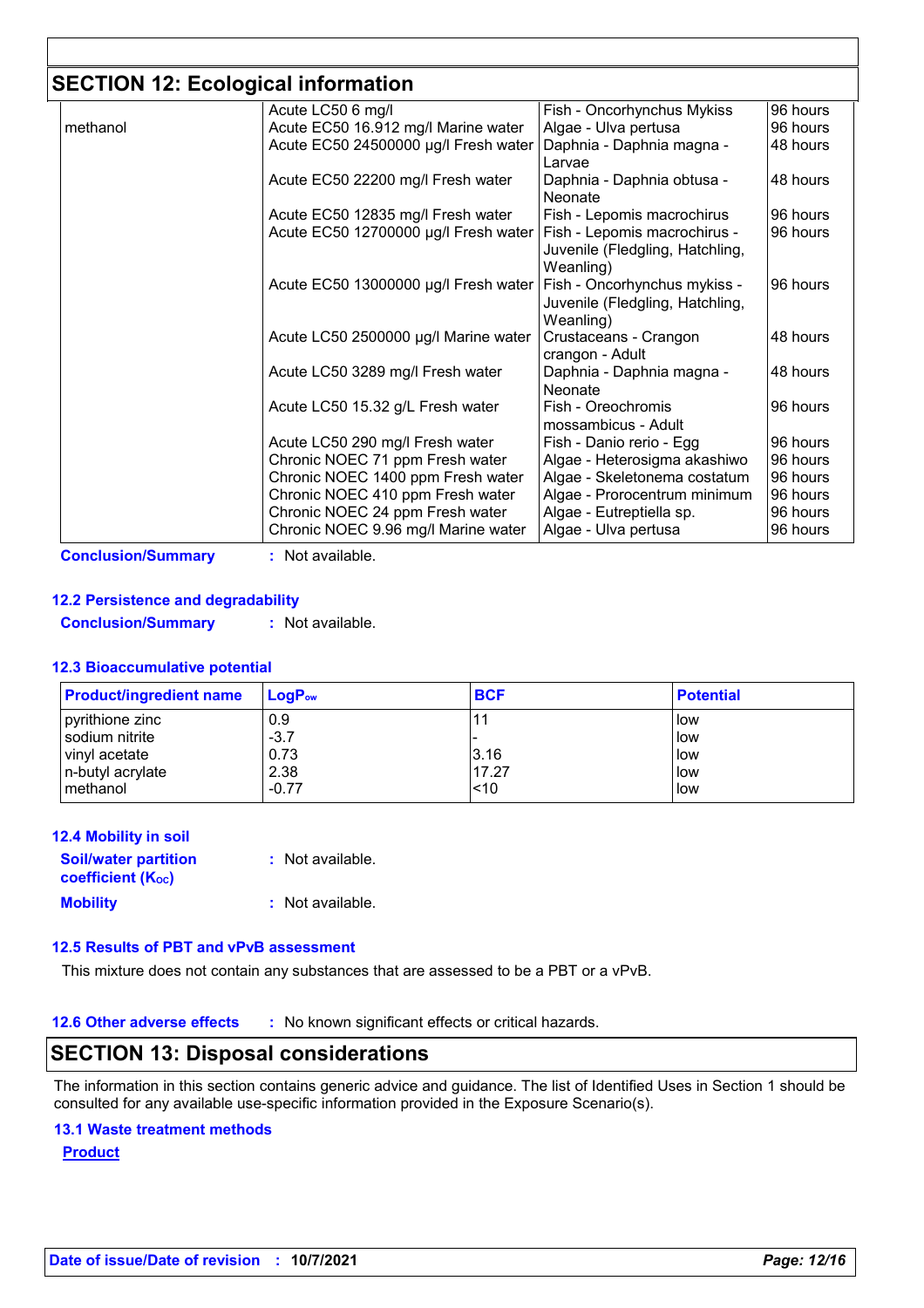# **SECTION 13: Disposal considerations**

| <b>Methods of disposal</b>     | : The generation of waste should be avoided or minimised wherever possible.<br>Disposal of this product, solutions and any by-products should at all times comply<br>with the requirements of environmental protection and waste disposal legislation<br>and any regional local authority requirements. Dispose of surplus and non-<br>recyclable products via a licensed waste disposal contractor. Waste should not be<br>disposed of untreated to the sewer unless fully compliant with the requirements of<br>all authorities with jurisdiction. |
|--------------------------------|------------------------------------------------------------------------------------------------------------------------------------------------------------------------------------------------------------------------------------------------------------------------------------------------------------------------------------------------------------------------------------------------------------------------------------------------------------------------------------------------------------------------------------------------------|
| <b>Hazardous waste</b>         | : The classification of the product may meet the criteria for a hazardous waste.                                                                                                                                                                                                                                                                                                                                                                                                                                                                     |
| <b>Disposal considerations</b> | Do not allow to enter drains or watercourses.<br>Dispose of according to all federal, state and local applicable regulations.<br>If this product is mixed with other wastes, the original waste product code may no<br>longer apply and the appropriate code should be assigned.<br>For further information, contact your local waste authority.                                                                                                                                                                                                     |
| <b>Packaging</b>               |                                                                                                                                                                                                                                                                                                                                                                                                                                                                                                                                                      |
| <b>Methods of disposal</b>     | : The generation of waste should be avoided or minimised wherever possible. Waste<br>packaging should be recycled. Incineration or landfill should only be considered<br>when recycling is not feasible.                                                                                                                                                                                                                                                                                                                                             |
| <b>Disposal considerations</b> | Using information provided in this safety data sheet, advice should be obtained from<br>the relevant waste authority on the classification of empty containers.<br>Empty containers must be scrapped or reconditioned.<br>Dispose of containers contaminated by the product in accordance with local or<br>national legal provisions.                                                                                                                                                                                                                |
| <b>Type of packaging</b>       | European waste catalogue (EWC)                                                                                                                                                                                                                                                                                                                                                                                                                                                                                                                       |
| <b>CEPE Paint Guidelines</b>   | 15 01 10*<br>packaging containing residues of or contaminated by<br>hazardous substances                                                                                                                                                                                                                                                                                                                                                                                                                                                             |
| <b>Special precautions</b>     | This material and its container must be disposed of in a safe way. Care should be<br>taken when handling emptied containers that have not been cleaned or rinsed out.<br>Empty containers or liners may retain some product residues. Avoid dispersal of<br>spilt material and runoff and contact with soil, waterways, drains and sewers.                                                                                                                                                                                                           |

| <b>SECTION 14: Transport information</b> |                                                                                                                                                                                                                  |                |  |
|------------------------------------------|------------------------------------------------------------------------------------------------------------------------------------------------------------------------------------------------------------------|----------------|--|
|                                          | <b>ADR</b>                                                                                                                                                                                                       | <b>IMDG</b>    |  |
| 14.1. UN number                          | <b>UN3082</b>                                                                                                                                                                                                    | Not regulated. |  |
| 14.2. UN proper<br>shipping name         | ENVIRONMENTALLY HAZARDOUS<br>SUBSTANCE, LIQUID, N.O.S. (pyrithione zinc)                                                                                                                                         |                |  |
| 14.3. Transport<br>hazard class(es)      |                                                                                                                                                                                                                  |                |  |
| <b>Class</b><br><b>Subsidiary class</b>  | 9                                                                                                                                                                                                                |                |  |
| 14.4. Packing<br>group                   | III                                                                                                                                                                                                              | III            |  |
| 14.5.<br><b>Environmental</b><br>hazards |                                                                                                                                                                                                                  |                |  |
| <b>Marine pollutant</b>                  | Yes.                                                                                                                                                                                                             | No.            |  |
| <b>Marine pollutant</b><br>substances    |                                                                                                                                                                                                                  | Not available. |  |
| 14.6. Special<br>precautions for<br>user | Transport within user's premises: always transport in closed containers that are upright and<br>secure. Ensure that persons transporting the product know what to do in the event of an accident<br>or spillage. |                |  |
| <b>HI/Kemler number</b>                  | 90                                                                                                                                                                                                               |                |  |
|                                          | Date of issue/Date of revision : 10/7/2021                                                                                                                                                                       | Page: 13/16    |  |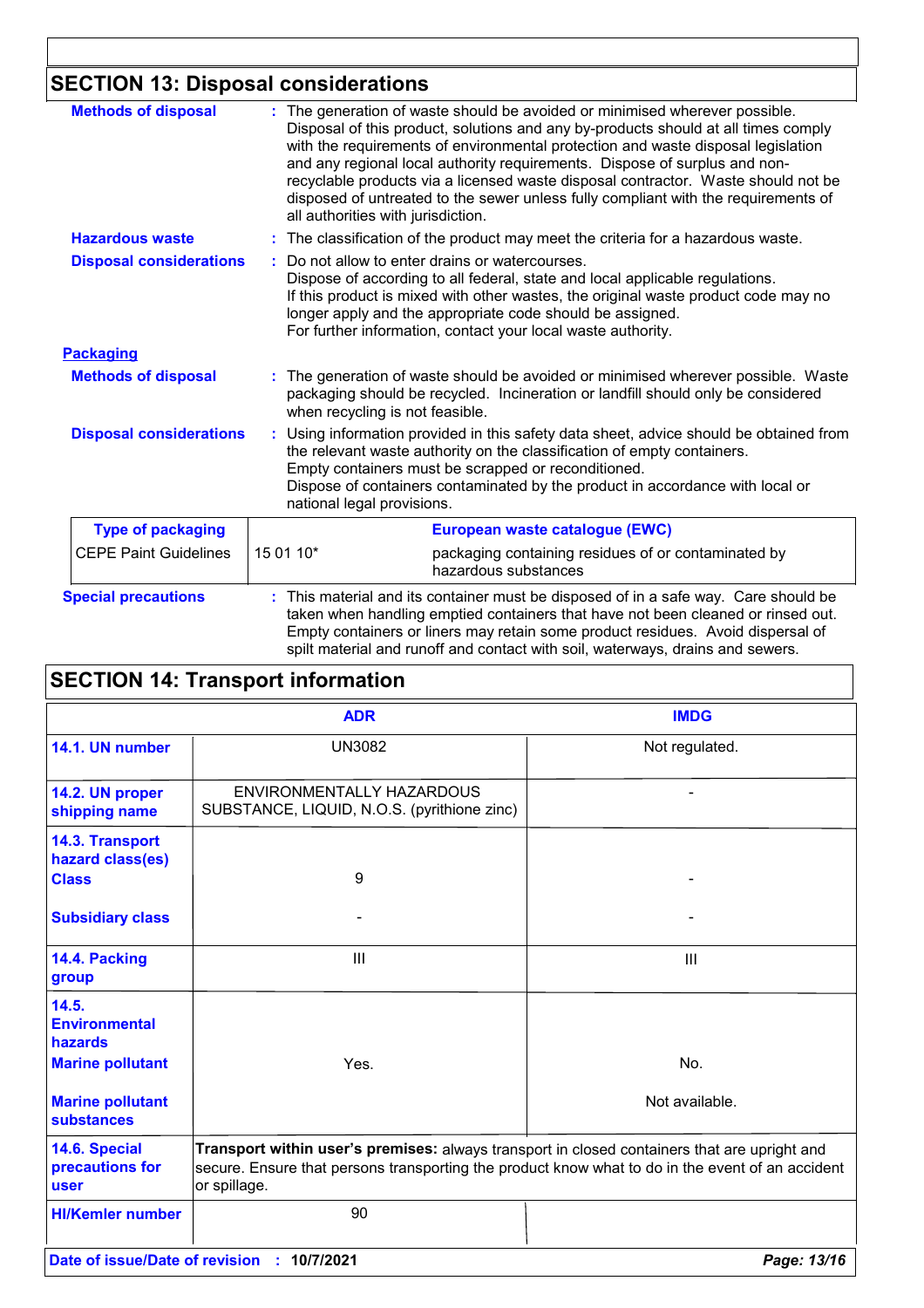| <b>SECTION 14: Transport information</b>                                |                                                                                                                                                                                                              |  |
|-------------------------------------------------------------------------|--------------------------------------------------------------------------------------------------------------------------------------------------------------------------------------------------------------|--|
| $F-A, S-F$<br><b>Emergency</b><br>schedules (EmS)                       |                                                                                                                                                                                                              |  |
| <b>14.7 Transport in bulk</b><br>according to IMO<br><b>instruments</b> | : Not applicable.                                                                                                                                                                                            |  |
| <b>Additional</b><br>information                                        | This product is not regulated as a dangerous<br>good when transported in sizes of ≤5 L or ≤5 kg,<br>provided the packagings meet the general<br>provisions of 4.1.1.1, 4.1.1.2 and 4.1.1.4 to<br>$4.1.1.8$ . |  |

#### **14.7 Transport in bulk according to IMO instruments**

### **SECTION 15: Regulatory information**

**15.1 Safety, health and environmental regulations/legislation specific for the substance or mixture EU Regulation (EC) No. 1907/2006 (REACH)**

**Annex XIV - List of substances subject to authorisation**

#### **Annex XIV**

None of the components are listed, or the component present is below its threshold.

#### **Substances of very high concern**

None of the components are listed, or the component present is below its threshold.

**Annex XVII - Restrictions** : Not applicable.

#### **on the manufacture, placing on the market and use of certain**

**dangerous substances, mixtures and articles**

#### **Other EU regulations**

**VOC for Ready-for-Use :** Not applicable.

#### **Mixture**

**Ozone depleting substances (1005/2009/EU)**

Not listed.

**Prior Informed Consent (PIC) (649/2012/EU)**

Not listed.

#### **Seveso Directive**

This product may add to the calculation for determining whether a site is within the scope of the Seveso Directive on major accident hazards.

#### **International regulations**

**Chemical Weapon Convention List Schedules I, II & III Chemicals**

Not listed.

#### **Montreal Protocol**

Not listed.

**Stockholm Convention on Persistent Organic Pollutants**

Not listed.

**Rotterdam Convention on Prior Informed Consent (PIC)**

Not listed.

### **UNECE Aarhus Protocol on POPs and Heavy Metals**

Not listed.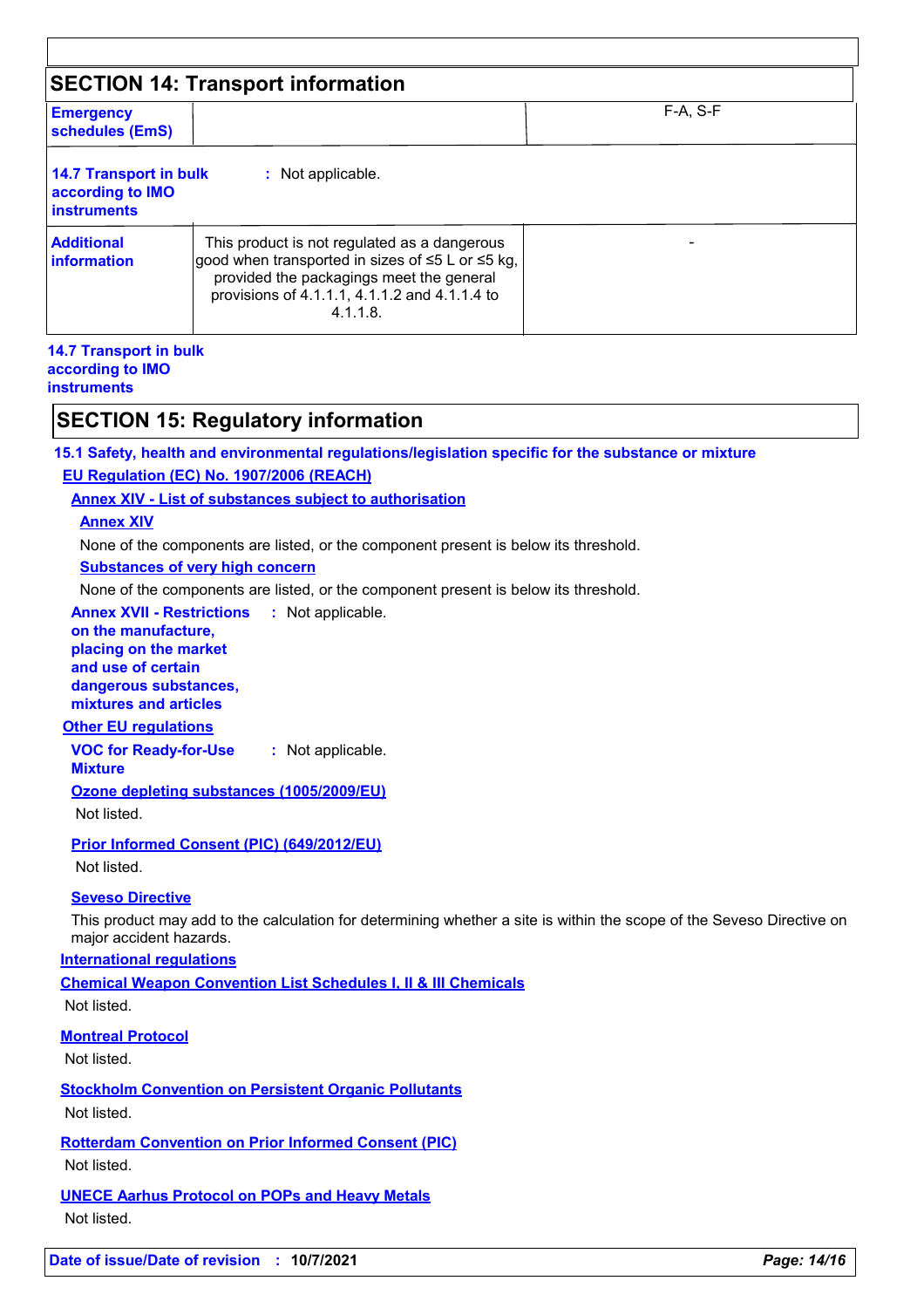# **SECTION 15: Regulatory information**

**15.2 Chemical safety assessment**

**:** No Chemical Safety Assessment has been carried out.

### **SECTION 16: Other information**

| <b>Product code</b>                                               | : SAMPLE A1520251 0000010-A-1                                                                                                                                                                                                                                                                                                                                                                                                                                     |
|-------------------------------------------------------------------|-------------------------------------------------------------------------------------------------------------------------------------------------------------------------------------------------------------------------------------------------------------------------------------------------------------------------------------------------------------------------------------------------------------------------------------------------------------------|
| <b>CEPE code</b>                                                  | : 1                                                                                                                                                                                                                                                                                                                                                                                                                                                               |
|                                                                   | $\sqrt{\ }$ Indicates information that has changed from previously issued version.                                                                                                                                                                                                                                                                                                                                                                                |
| <b>Abbreviations and acronyms : ATE = Acute Toxicity Estimate</b> | CLP = Classification, Labelling and Packaging Regulation [Regulation (EC) No.<br>1272/2008]<br>DMEL = Derived Minimal Effect Level<br>DNEL = Derived No Effect Level<br>EUH statement = CLP-specific Hazard statement<br>$N/A = Not available$<br>PBT = Persistent, Bioaccumulative and Toxic<br><b>PNEC</b> = Predicted No Effect Concentration<br>RRN = REACH Registration Number<br>SGG = Segregation Group<br>vPvB = Very Persistent and Very Bioaccumulative |

#### **Procedure used to derive the classification according to Regulation (EC) No. 1272/2008 [CLP/GHS]**

| <b>Classification</b>   | <b>Justification</b> |
|-------------------------|----------------------|
| Skin Sens. 1. H317      | l Calculation method |
| Aquatic Acute 1, H400   | l Calculation method |
| Aquatic Chronic 3, H412 | Calculation method   |

#### **Full text of abbreviated H statements**

| <u>an tont of abbitutation if othtomority</u> |                                                       |  |
|-----------------------------------------------|-------------------------------------------------------|--|
| H225                                          | Highly flammable liquid and vapour.                   |  |
| H <sub>226</sub>                              | Flammable liquid and vapour.                          |  |
| H <sub>272</sub>                              | May intensify fire; oxidiser.                         |  |
| H301                                          | Toxic if swallowed.                                   |  |
| H311                                          | Toxic in contact with skin.                           |  |
| H314                                          | Causes severe skin burns and eye damage.              |  |
| H315                                          | Causes skin irritation.                               |  |
| H317                                          | May cause an allergic skin reaction.                  |  |
| H318                                          | Causes serious eye damage.                            |  |
| H319                                          | Causes serious eye irritation.                        |  |
| H330                                          | Fatal if inhaled.                                     |  |
| H331                                          | Toxic if inhaled.                                     |  |
| H332                                          | Harmful if inhaled.                                   |  |
| H335                                          | May cause respiratory irritation.                     |  |
| H351                                          | Suspected of causing cancer.                          |  |
| H360                                          | May damage fertility or the unborn child.             |  |
| H370                                          | Causes damage to organs.                              |  |
| H372                                          | Causes damage to organs through prolonged or repeated |  |
|                                               | exposure.                                             |  |
| H400                                          | Very toxic to aquatic life.                           |  |
| H410                                          | Very toxic to aquatic life with long lasting effects. |  |
| H412                                          | Harmful to aquatic life with long lasting effects.    |  |
| <b>EUH071</b>                                 | Corrosive to the respiratory tract.                   |  |
| <b>Full text of classifications [CLP/GHS]</b> |                                                       |  |
| Acute Tox. 2                                  | <b>ACUTE TOXICITY - Category 2</b>                    |  |

| Acute Tox. 2      | <b>ACUTE TOXICITY - Category 2</b>              |
|-------------------|-------------------------------------------------|
| Acute Tox, 3      | <b>ACUTE TOXICITY - Category 3</b>              |
| Acute Tox. 4      | <b>ACUTE TOXICITY - Category 4</b>              |
| Aquatic Acute 1   | SHORT-TERM (ACUTE) AQUATIC HAZARD - Category 1  |
| Aquatic Chronic 1 | LONG-TERM (CHRONIC) AQUATIC HAZARD - Category 1 |
| Aquatic Chronic 3 | LONG-TERM (CHRONIC) AQUATIC HAZARD - Category 3 |
| Carc. 2           | <b>CARCINOGENICITY - Category 2</b>             |
| Eye Dam. 1        | SERIOUS EYE DAMAGE/EYE IRRITATION - Category 1  |
| Eye Irrit. 2      | SERIOUS EYE DAMAGE/EYE IRRITATION - Category 2  |
|                   |                                                 |